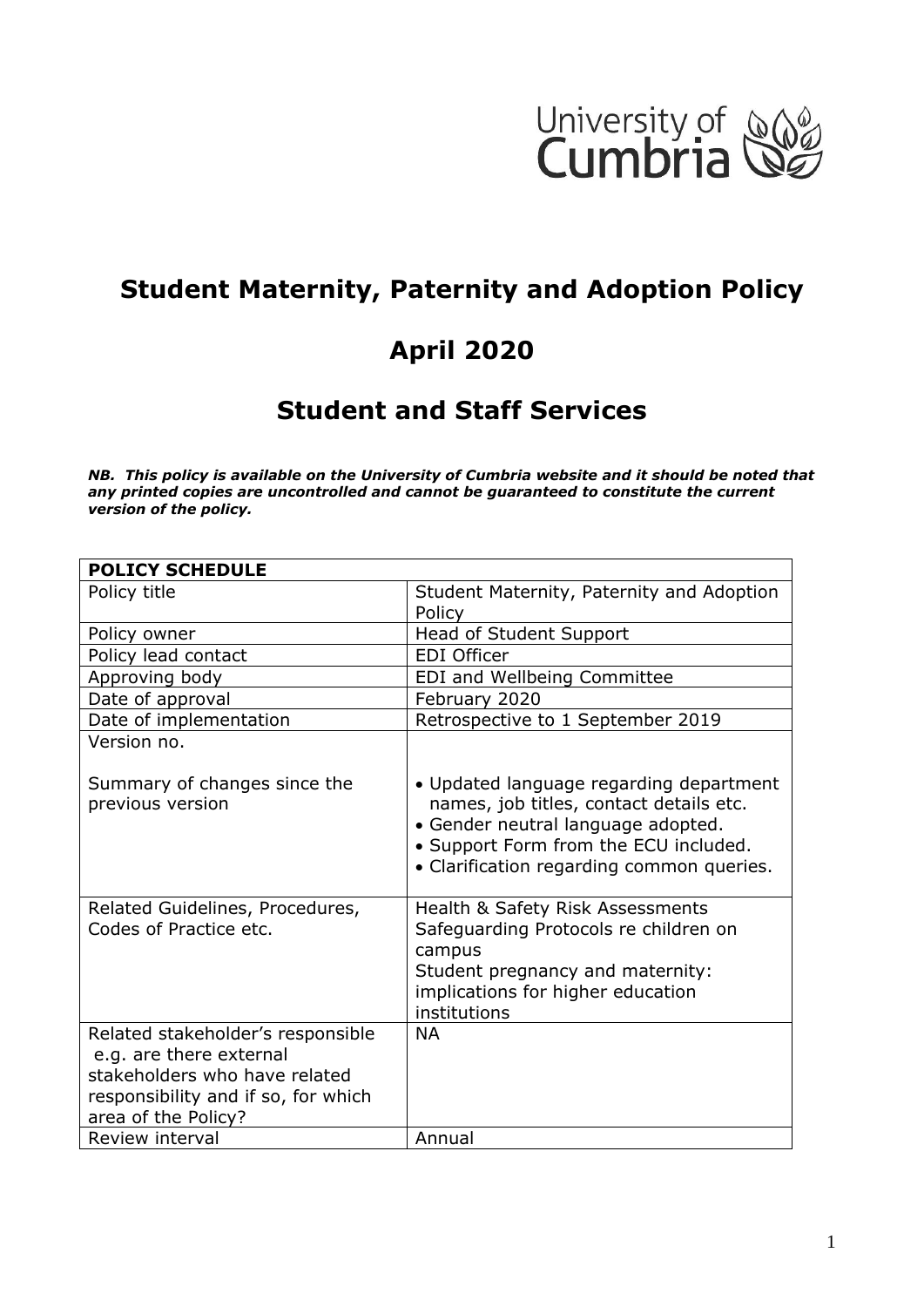# **Student Maternity, Paternity and Adoption Policy**

# **1. Contents page**

|                    | 2. Introduction                                                          | 3  |
|--------------------|--------------------------------------------------------------------------|----|
|                    | 3. Aims and Objectives                                                   | 3  |
| 4. Scope           |                                                                          | 3  |
|                    | 5. Policy Principles                                                     | 3  |
|                    | 5.1 Student Rights and Responsibilities                                  |    |
|                    | 5.2 Guidance for students who become pregnant during their studies       |    |
|                    | 5.3 Support for partners who have responsibility for bringing up a child |    |
|                    | 5.4 Support for students adopting a child                                |    |
|                    | 5.5 Complaints                                                           |    |
|                    | 5.6 Staff rights and responsibilities                                    |    |
|                    | 5.7 Guidance for staff                                                   |    |
|                    | 6. Equality, Diversity and Inclusion                                     | 10 |
|                    | 7. Records Management                                                    | 10 |
| 8. Risk Management |                                                                          | 10 |
| 9. Contact Details |                                                                          | 10 |
| Appendix A         | Legal protection for students during pregnancy and maternity             | 11 |
| Appendix B         | Sample Support Form                                                      | 12 |
| Appendix C         | Risk Assessment Form                                                     | 18 |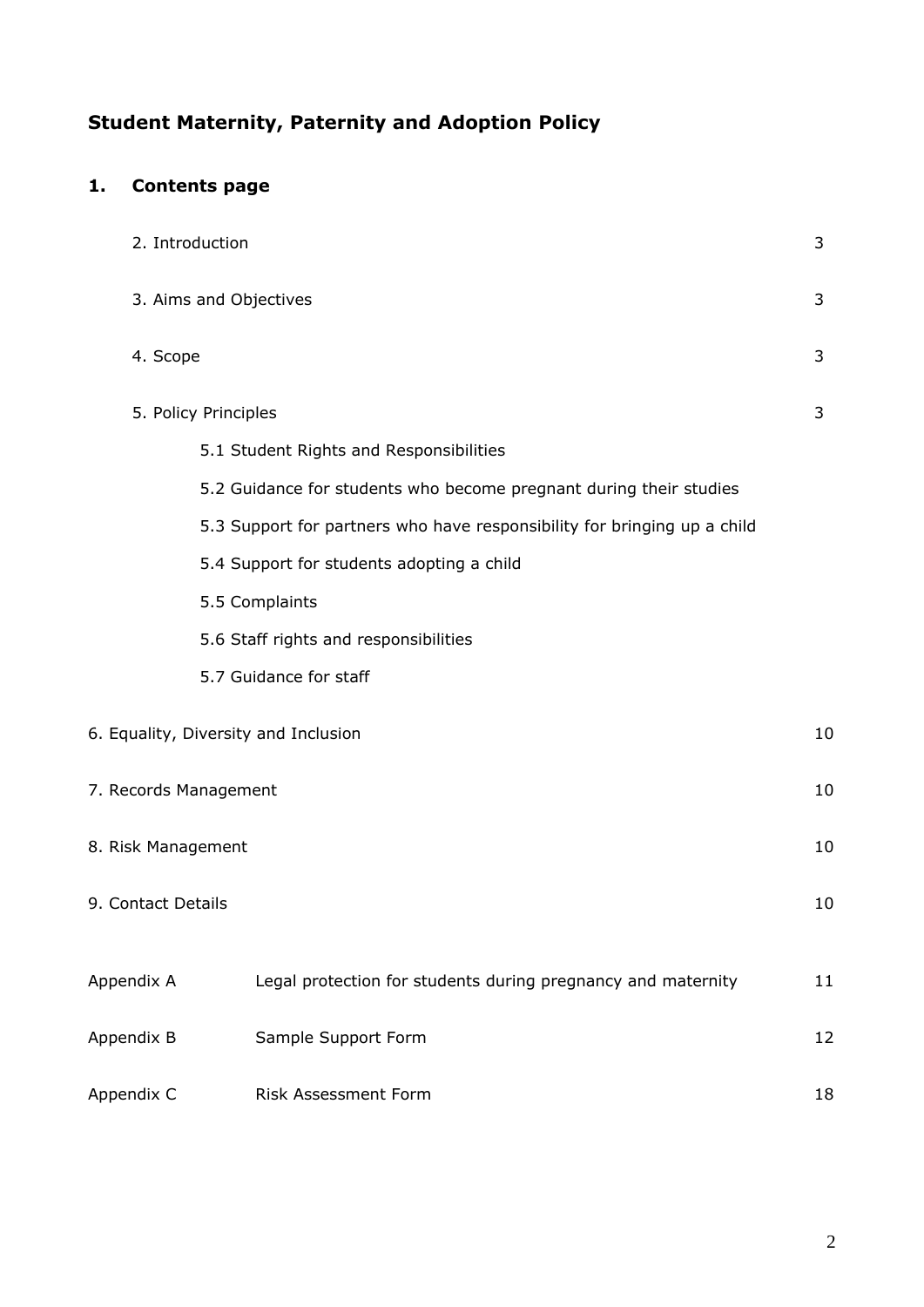#### **2. Introduction**

The University has a duty of care for all its students and a responsibility to ensure that staff and students comply with health and safety legislation in order to protect the wellbeing of everyone.

#### **3. Aims and Objectives**

This policy sets out the support that the University will provide for students who are pregnant when they apply to the University or who become pregnant or become parents during their period of study.

#### **4. Scope**

This policy provides advice and guidance to:

- any student who is pregnant when they apply to the University
- any student who becomes pregnant during their studies
- any student who becomes a parent (e.g. through adoption) while studying at the university
- any student who is the partner (including same-sex partner) of someone who is pregnant and who expects to be responsible for the child

#### **5. The Policy Principles**

The University is committed to giving students the best possible support, whatever their circumstances, in order that they can achieve their potential. We will endeavour to be as flexible as possible (bearing in mind any restrictions due to the nature of the course) in order to facilitate student success whilst ensuring that academic standards are not compromised.

The Health and Safety of a pregnant student will be of paramount importance.

#### **5.1. Student Rights and Responsibilities**

Students have a right to expect:

- Not to be treated less favourably due to their pregnancy or adoption
- To be treated with respect at all times
- To be allowed to make their own decisions
- To have their information treated confidentially
- To discuss their situation with a member of staff and agree a support plan

Appendix A details the Legal protection for students during pregnancy and maternity.

It is the responsibility of the student to:

- Take appropriate actions (including seeking medical advice and support) in relation to their pregnancy or adoption
- Make informed decisions around their pregnancy and maternity leave plans
- Disclose their pregnancy to Admissions (for applicants)
- Disclose their pregnancy or intention to adopt to a member of staff within their academic department at an early stage of their pregnancy or adoption, and to discuss any necessary support arrangements or adjustments – particularly where elements of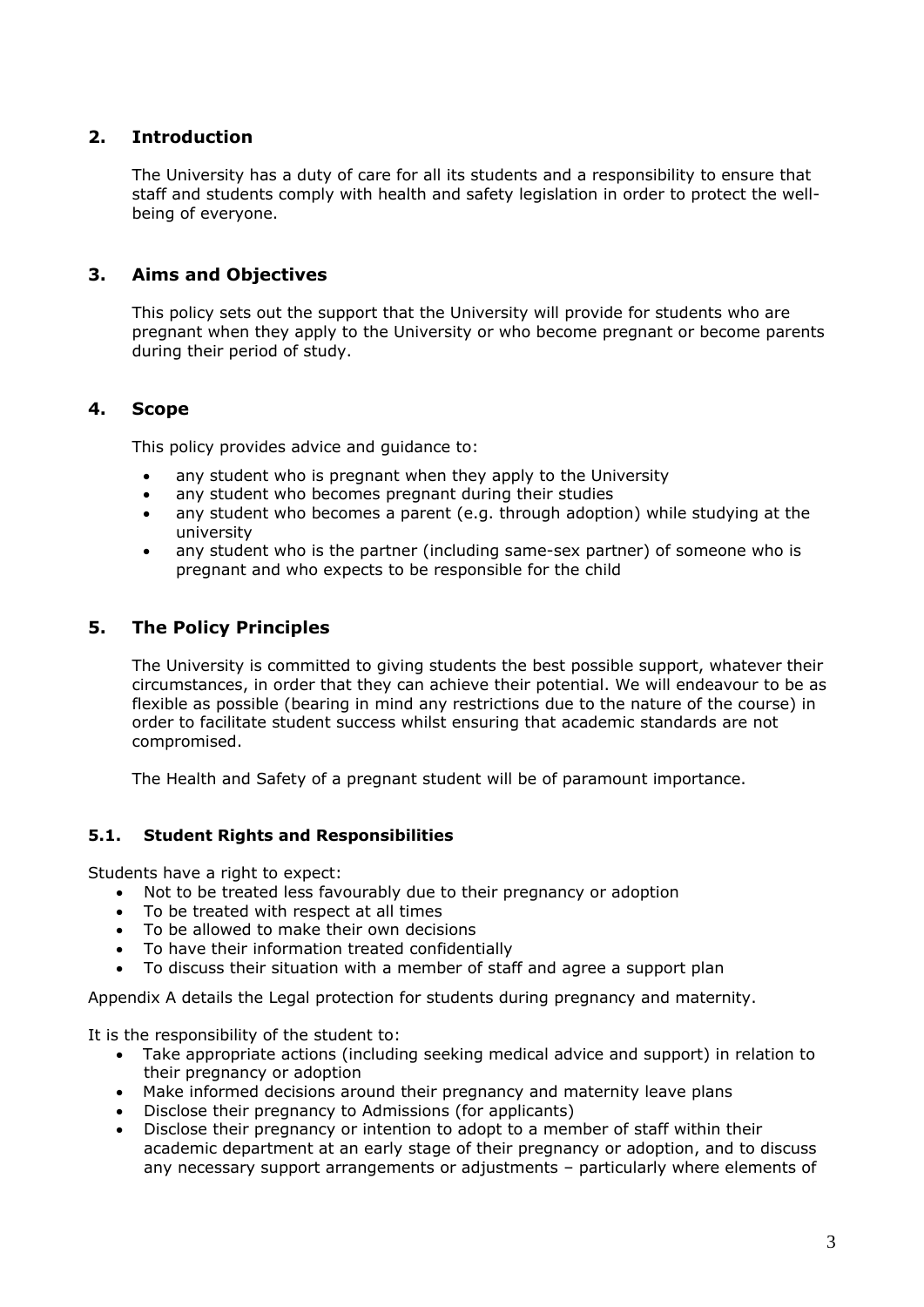their assessment/programme of study might present a health and safety hazard to the student or unborn child.

- Ensure the safe supervision of any child under 18 brought onto campus
- Read and engage with this policy in order to understand the University's approach to supporting pregnant students, and students who plan to adopt and students with very young children
- Ensure that they have a clear idea of what will be expected of them on their course of study in order to understand the potential impact of pregnancy-related or adoptionrelated absence
- Discuss any concerns they have relating to their pregnancy with their own GP and, if appropriate, staff in one or more of the following services: the Students' Union, Student Support Counselling Service, Occupational Health, Health and Safety, Accommodation Services and the Chaplaincy.

#### **5.2. Guidance for students who become pregnant during their studies**

#### *5.2.1 Confirming the pregnancy*

A student who thinks that they are pregnant should see their GP to have the pregnancy confirmed as soon as they can. If they decide to terminate the pregnancy, or miscarry, this need not be disclosed to the University. However, if this information is shared with the university then appropriate support can be provided. Absence from the University required as a result should be classed as 'sick leave' but there is no need to give the specific reason.

#### *5.2.2 Contacting the academic institute*

If the student plans to continue with the pregnancy, they should let their academic institute know as soon as possible so that support can be provided. Whilst the PT (Personal Tutor), Programme Leader or postgraduate Supervisor would normally be the first point of contact, the student can initially choose to speak to another member of staff with whom they feel more comfortable. However, the PT, Programme Leader or Supervisor will need to be informed as, in the event of an examination or other compulsory component being missed they will need to be aware of the reasons for this.

#### *5.2.3 Implications for study*

The personal tutor or programme lead will meet with the student to discuss how the pregnancy is likely to impact on their study and complete a [risk assessment](https://eur03.safelinks.protection.outlook.com/?url=https%3A%2F%2Funicumbriaac.sharepoint.com%2FSitePages%2FTasks.aspx&data=01%7C01%7Clee.mcdermott%40cumbria.ac.uk%7Cdf5a1096d62f4ae3a68e08d778a1c6f0%7Cb627db1d99584fd18ea48ac3b27cf00f%7C0&sdata=IkTZk%2BuT%2FVw2DPXQ8SlLcMDLqkE4rq5mq3zS9FxeOcM%3D&reserved=0). There may need to be an interruption of studies depending on when the baby is due, and the student together with their PT / Programme Leader / Supervisor will decide whether an interruption is needed and, if so, the time period that this needs to cover.

This decision also needs to take into account the academic requirements of the student's programme. A student with a baby due near to the examination period might require confirmation from their doctor that they are fit to sit exams. Time off might also be needed for medical appointments.

A plan should be agreed in writing by the student and the PT/ Programme Leader / Supervisor or other nominated staff member, detailing any special arrangements required during the student's pregnancy, and the agreed timescale for their return to study. Appendix B is a sample support form developed by the Equality Challenge Unit. A copy of this plan should be given to the student and (with the student's permission) to other relevant members of staff who may require this information. If the student continues to study during their pregnancy, they should meet regularly with their PT/ Programme Leader or Supervisor or other designated member of staff, to assess the effectiveness of any special arrangements put in place. Where necessary, further adjustments can be made.

Students should refer to section 5.2.9 for advice regarding **financial considerations**.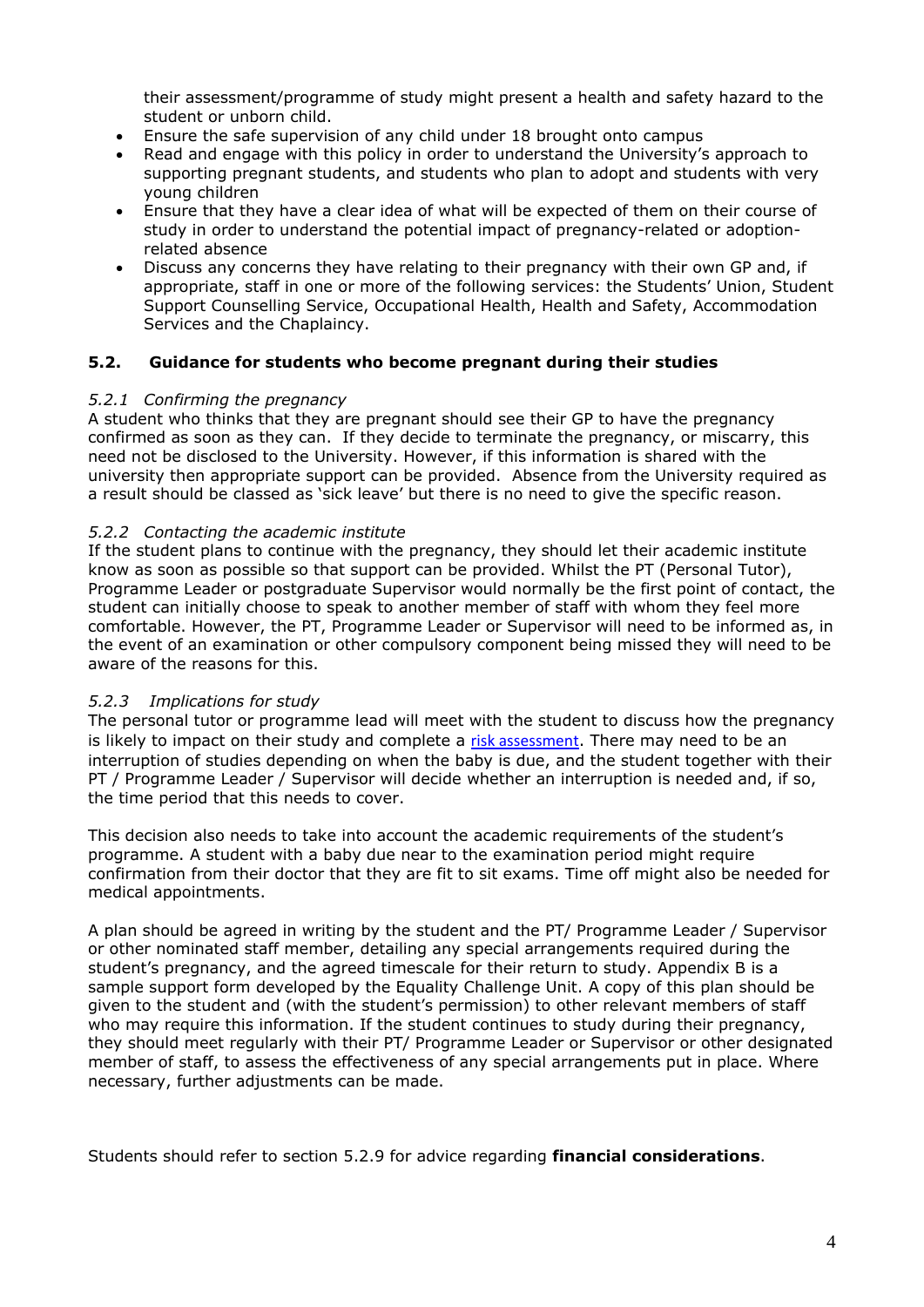#### *5.2.4 Placements and fieldwork e.g. outdoor activities or other trips associated with the programme*

Where the student plans or is required, to take part in placements and field work as part of their studies, a risk assessment should be carried out by the academic institue responsible for organising the placement / fieldwork. There may be particular risks associated with the placement / fieldwork and the student should discuss this fully with the appropriate member of staff and the placement provider. Students will normally be advised to refrain from taking part in fieldwork after the 7th month of pregnancy.

Staff responsible for placement activities should:

- Ensure that placements limit exposure to chemical, physical, microbiological, ergonomic or psychosocial hazards in the workplace;
- Ensure continuity in the educational programme.

Whilst on placement it is a specific requirement of the placement provider to assess risk for pregnant workers which means that students must inform their placement provider. Continuation on placement is dependent on the outcome of the provider's risk assessment.

#### *5.2.5 Study abroad*

If the student becomes pregnant whilst on a study year abroad, they must contact the academic department to make appropriate plans to ensure that their health is safeguarded and academic progress is properly managed.

#### *5.2.6 International students*

If an international student requires a Visa to remain in the UK during their period of study and their pregnancy is likely to result in the need to remain in the UK longer than planned, or if an international student is considering temporary withdrawal from their course of study, then immigration advice should be sought from [ukvicompliance@cumbria.ac.uk.](mailto:ukvicompliance@cumbria.ac.uk)

#### *5.2.7 Returning from maternity-related absence*

While the length of maternity-related absence that students prefer to take will vary, Advance HE recommends that, at a minimum, **students are required to take two weeks' compulsory maternity-related absence**, or four weeks if they are on placement in a factory. This is in line with employment law, and is to ensure the health and safety of the mother following birth. NHS Student Bursaries recommends a minimum of 12 weeks' maternity absence, but allows students to return earlier if they have approval from their GP or health worker.

The date when a student intends to return from maternity-related absence should be discussed and agreed with the student prior to commencing the period of absence. However, this date may change during the course of the absence, and students are encouraged to notify the University as soon as possible of any change in their expected return date. The University will review the student support plan and agree in writing a new return date with the student.

Before a student returns, consideration should be given to their requirements on return. The student's study options and the continued support provided by the University should be discussed with the student in developing their support plan, and can be confirmed with the student prior to their return. Examples of possible support include the following:

- Varying the mode of study students should be aware of any options that exist to resume their course on a part-time or distance-learning basis. If a student requests to study part-time rather than full-time, the request should not be declined unless it can be justified, and the justification should be provided in writing;
- Ensuring a smooth return welcome-back meetings will be organised with PT/ Programme Leader or Supervisor;
- Continuing contact making clear who the key contact will be for the student in case they encounter any difficulties;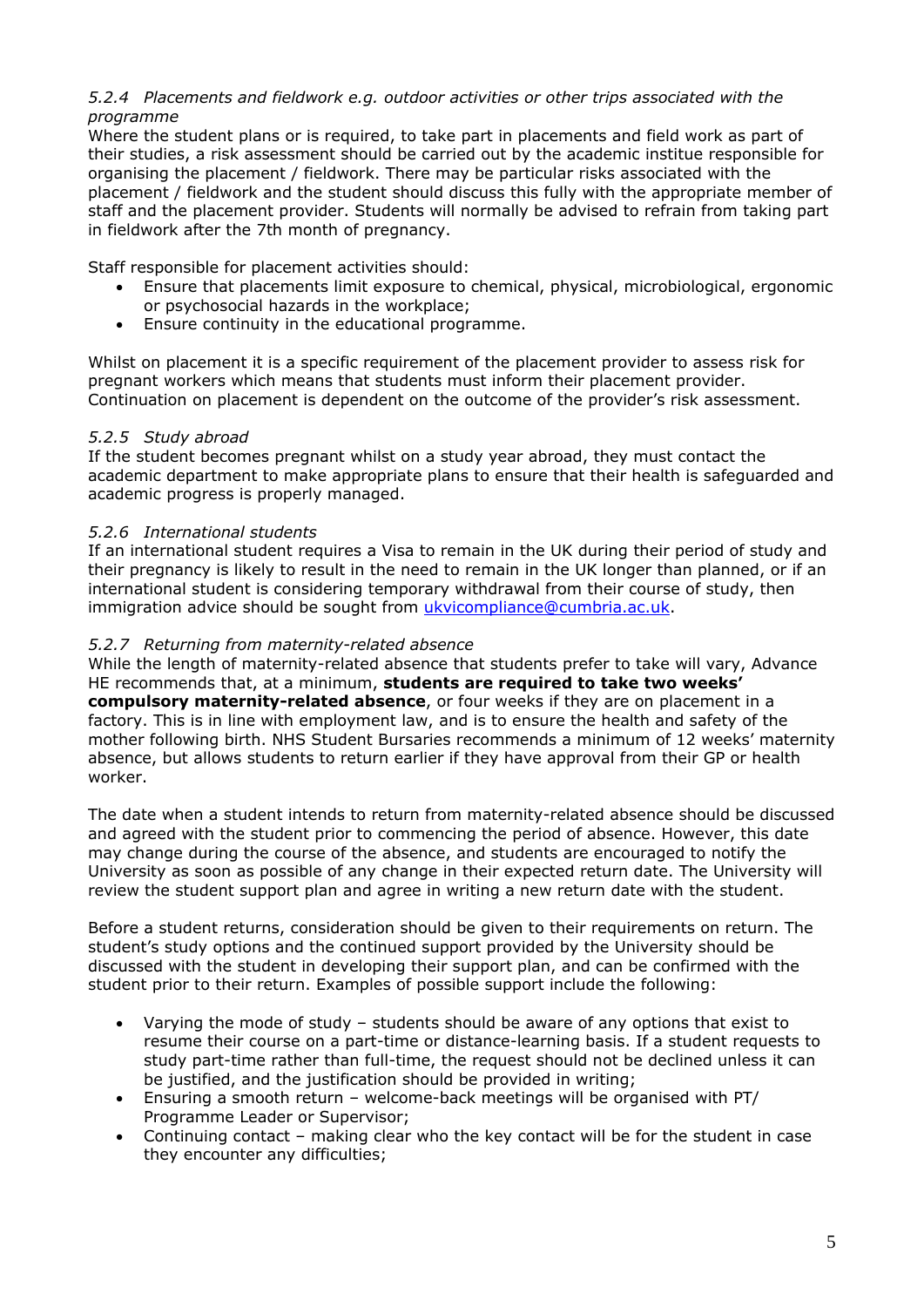• Contact with other parents – putting the student in contact with other student parents on their return to study.

The student must inform the academic institute when they are ready to return and plan with their PT / Programme Leader or Supervisor an appropriate timetable for re-integration into their programme of study, including the examination schedule. The student must also notify the Programme Administration team [\(padlancaster@cumbria.ac.uk\)](mailto:padlancaster@cumbria.ac.uk) to ensure that the University record is updated to indicate that they are back on their programme of study.

#### *5.2.8 Health and Safety*

Pregnancy should not be equated with poor health. However, there are health and safety considerations that arise during pregnancy and breastfeeding, and the risks to which students could be exposed need to be assessed.

The highest risk of damage to the baby is during the first 13 weeks of pregnancy. Consequently, students should be encouraged to notify their institution as early as possible of their pregnancy so that a pregnancy health and safety assessment can be conducted.

The level of risk to which a student is exposed will depend on the requirements and nature of their course. For many courses the risks will be low but courses that involve the following are more likely to present greater risks:

- physical activity, including lifting and carrying and challenging outdoor activities;
- the use of chemicals, including paints and pesticides;
- exposure to radiation;
- working in compressed air environments, such as underwater diving;
- where exposure to infectious disease is a possibility, including laboratory work, healthcare provision, and looking after animals or dealing with animal products.

Health and safety measures may need to be put in place in order to protect the student and their unborn baby, and this will be particularly relevant in certain academic departments (e.g. where the student might be exposed to harmful chemicals or radiation, or be expected to lift heavy objects or undertake other strenuous activity). Therefore, once the student has let their academic department know of their pregnancy, a Risk Assessment will be completed by the academic department (see Appendix C). This will identify any risks that may be present which could harm the student or their baby, and detail steps that need to be put in place to alleviate or minimise these risks. It should also detail any risks that may arise from any placement period or fieldwork due to be undertaken.

#### **Any student who has given birth must not return to University within two weeks of giving birth for health and safety reasons, as per employment law.**

#### *5.2.9 Financial Considerations*

Undergraduate home students should note that funding will usually stop when the suspension of study begins. Students should seek advice from their [funding body.](https://www.gov.uk/student-finance) You may be eligible for Statutory Maternity Pay (SMP) or Maternity Allowance (MA), for more information please visit [Gov.uk](https://www.gov.uk/browse/benefits/families)

The [Money Advice Team](mailto:moneyadvice@cumbria.ac.uk) are also available to support students in understanding money matters.

Students who choose to return to their studies on a part-time basis should consider how this may impact on funding availability.

Postgraduate and Research students receiving funding from external bodies should follow the guidance for their particular scheme, or contact their funding body or sponsor for further advice.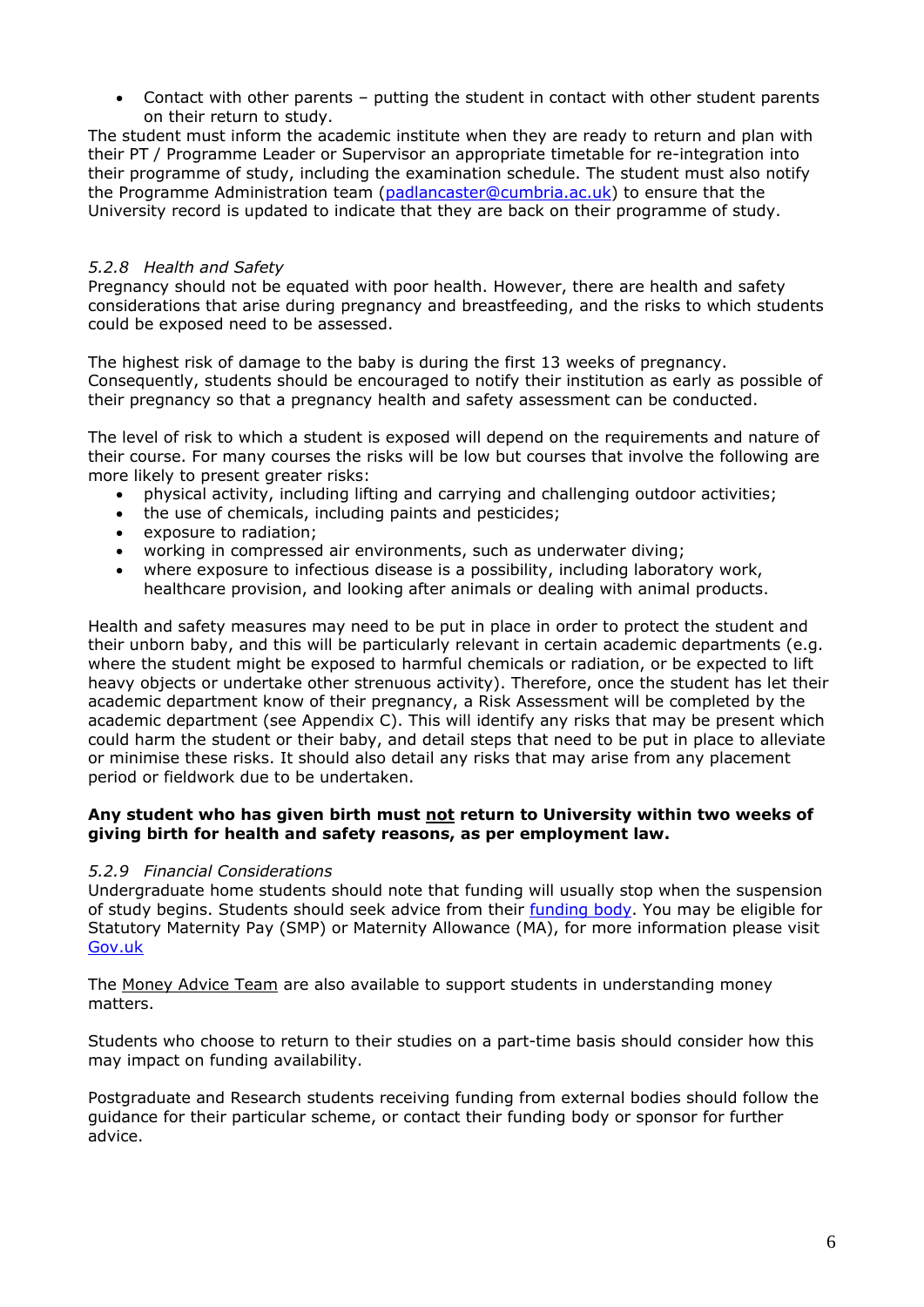International students with financial sponsors must contact their sponsors and agree a plan of action (such as deferring study/when to resume study etc.). Those international students who are not entitled to any maternity benefits in the UK may prefer to return home for the duration of their pregnancy. Most airlines will not let you fly after week 37 of pregnancy, or week 32 if you're pregnant with twins or more babies.

The benefit rules are different for EU students and international students, and further advice should be sought from the [UK Council for International Student Affairs.](https://www.ukcisa.org.uk/)

#### *5.2.10 Accommodation*

Students living in University accommodation who become pregnant may find that this is no longer suitable for health and safety reasons. Contact should be made with the [Accommodation Office](https://www.cumbria.ac.uk/student-life/accommodation/) for advice. The university will endeavour to be as flexible as possible regarding accommodation contracts but each case will need to be considered in terms of the specific individual circumstances.

#### *5.2.11 Babies/Children on Campus*

For health and safety reasons, as well as to avoid the disruption of classes or study, babies and children may only be brought into teaching or learning areas with the express permission of the relevant academic member of staff and only in exceptional circumstances. Students must ensure that they have suitable childcare arrangements in place at times when they are expected to be at University. There is a nursery based on the Lancaster campus [https://my.cumbria.ac.uk/Student-Life/Support/Childcare/](https://eur03.safelinks.protection.outlook.com/?url=https%3A%2F%2Fmy.cumbria.ac.uk%2FStudent-Life%2FSupport%2FChildcare%2F&data=01%7C01%7Clee.mcdermott%40cumbria.ac.uk%7C33a743d93e2342cb42d608d6e438fe07%7Cb627db1d99584fd18ea48ac3b27cf00f%7C0&sdata=4VbCrHYch4Az%2BkOtS%2FlF1TfIjfJKClAFTxm7UptHFHc%3D&reserved=0)

Students may of course bring babies and children into public areas of the University, but the University cannot accept any liability for these children in these circumstances. Parents/Guardians remain responsible for any child under 18 that they bring onto University premises and those children should remain under parental supervision at all times. The University provides baby changing facilities on campus.

#### *5.2.12 Breastfeeding*

Students should be aware that there are no specific facilities for expressing milk on campus. As such, please contact Lee McDermott, EDI Officer [lee.mcdermott@cumbria.ac.uk](mailto:lee.mcdermott@cumbria.ac.uk) or Gail Staton, Space Utilisation Manager [gail.staton@cumbria.ac.uk](mailto:gail.staton@cumbria.ac.uk) and alternative arrangements on campus will be sought.

#### **5.3 Support for partners who have responsibility for bringing up a child**

Any student who is to become a parent and who expects to be responsible for raising the child will be entitled to request time away from their studies. This is likely to include time off for medical appointments prior to, and after, the birth, as well as a period of maternity support leave immediately following the birth. A student in this situation should contact their PT/ Programme Leader or Supervisor or other staff member, to discuss this. Flexibility will be shown where possible although this will necessarily be more limited in some programmes than in others.

For students receiving research funding, it may be possible for a period of maternity support leave to be allowed, and students should contact their sponsor or provider prior to arranging leave.

#### **5.4 Support for students adopting a child**

Any student adopting a child should inform their PT/ Programme Leader or Supervisor of their circumstances as soon as possible, in alignment with section 5.2 Guidance for students who become pregnant during their studies. Arrangements can then be made to allow time away from study. This may vary depending on the age of the child, the programme of study being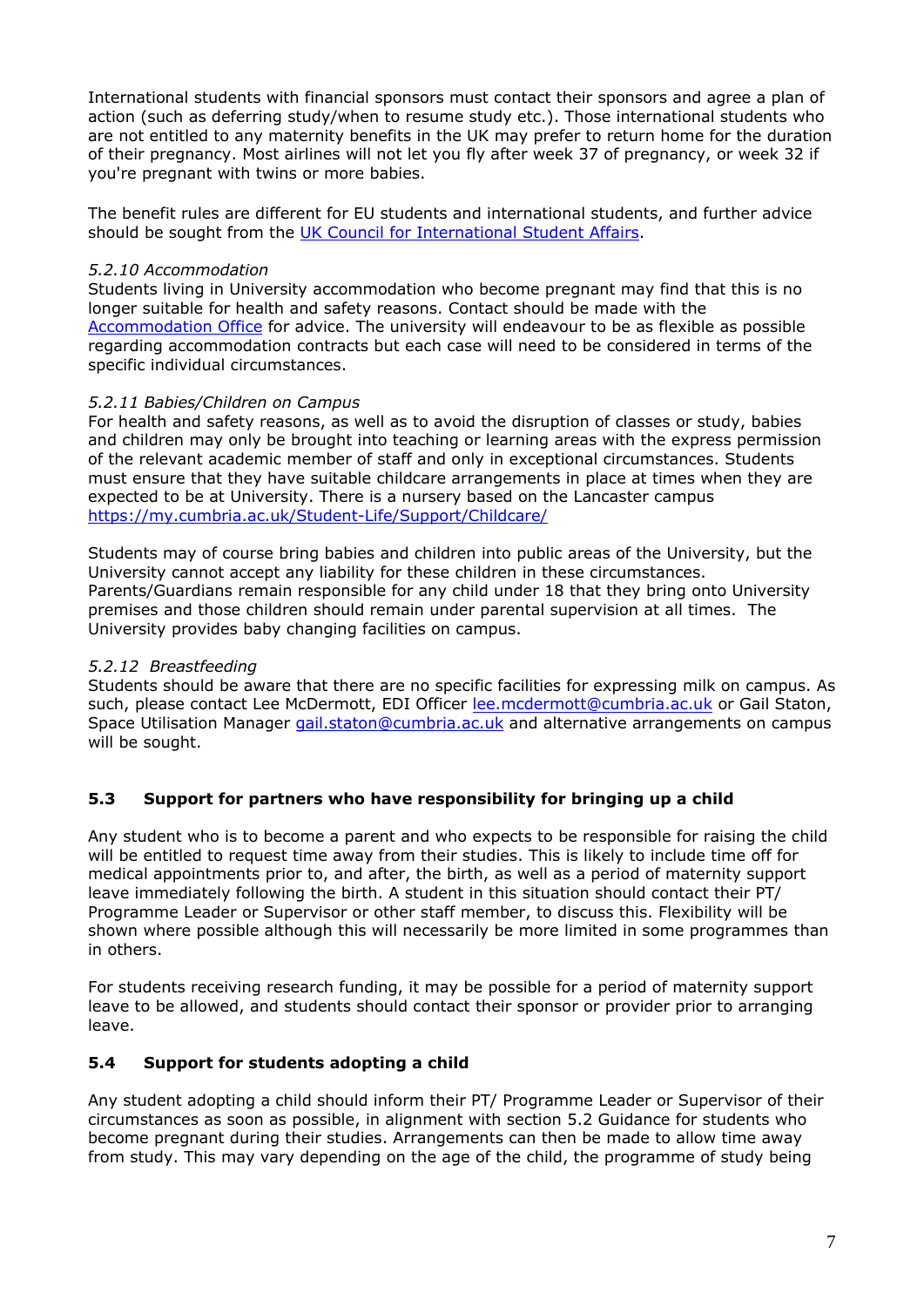undertaken, and the point in the academic session at which the event takes place. Further advice can be sought via [gov.uk](https://eur03.safelinks.protection.outlook.com/?url=https%3A%2F%2Fwww.gov.uk%2Fadoption-pay-leave%2Fleave&data=01%7C01%7Clee.mcdermott%40cumbria.ac.uk%7Cc6ea1755cdb84b9778c508d74195781e%7Cb627db1d99584fd18ea48ac3b27cf00f%7C0&sdata=WMlyCJ0aEorRgIyKoxPJpviJZPBk8kQ2zFQUyItcmRo%3D&reserved=0)

#### **5.5 Complaints**

Any student who feels that the University has failed to comply with the policy may raise a complaint under the University's [Complaints Procedure.](https://my.cumbria.ac.uk/Student-Life/Support/Responding-to-your-concerns/Student-Complaints-Procedure/) Any problems should be resolved as informally as possible in the first instance. Student Support (part of the Student and Staff Directorate) and the Students' Union can provide impartial, confidential advice to students in this situation.

#### **5.6 Staff Rights and Responsibilities**

*5.6.1 The University will ensure that:*

- Any student who becomes pregnant before or during a period of study at the University is accommodated as far as practicable to allow them to complete their programme of study, providing academic standards are upheld;
- Relevant staff are made aware of the terms of this policy and their responsibilities arising under it;
- Support and guidance is available for staff undertaking risk assessments on elements of the programme of study that are likely to result in a risk to the health and safety of the student or unborn child;
- Staff in Student Support are available to discuss the best way to support the continuing study of a pregnant student;
- Appropriate support is available to students through various support services;
- The policy is kept under review and updated as necessary.

#### *5.6.2 Academic institutes must ensure that:*

- All students are made aware of the policy and are encouraged to disclose a pregnancy or adoption in confidence at an early stage, particularly where elements of their programme of study might result in a risk to the health and safety of the student or unborn child;
- Staff are aware of the policy so that they can respond appropriately when a student discloses their pregnancy and seeks support to continue their programme of study;
- As soon as a student discloses that they are pregnant, a risk assessment is undertaken to ensure that there are no elements of the programme of study that present a risk to the health and safety of the student or the unborn child;
- Wherever practicable, accommodation is made to ensure that a pregnant student, or student with a very young child, is able to complete their programme of study;
- If requested by the student, a female member of staff is identified with whom a pregnant student can discuss their support needs;
- The student is given information on other sources of advice/support.

#### *5.6.3 Admissions will ensure that:*

- Students are encouraged to disclose their pregnancy prior to engaging in admissions activities including interviews, practical tests and assessments;
- Manage the admissions activities to ensure the student receives appropriate support.

#### *5.6.4 Staff members are responsible for:*

- Familiarising themselves with this document and the University's responsibilities towards students who are pregnant or have very young children
- Treating any disclosure of a pregnancy seriously and making students aware of appropriate sources of support;
- Respecting a student's right to confidentiality and verifying that a student has no objections to their pregnancy being discussed with others – particularly when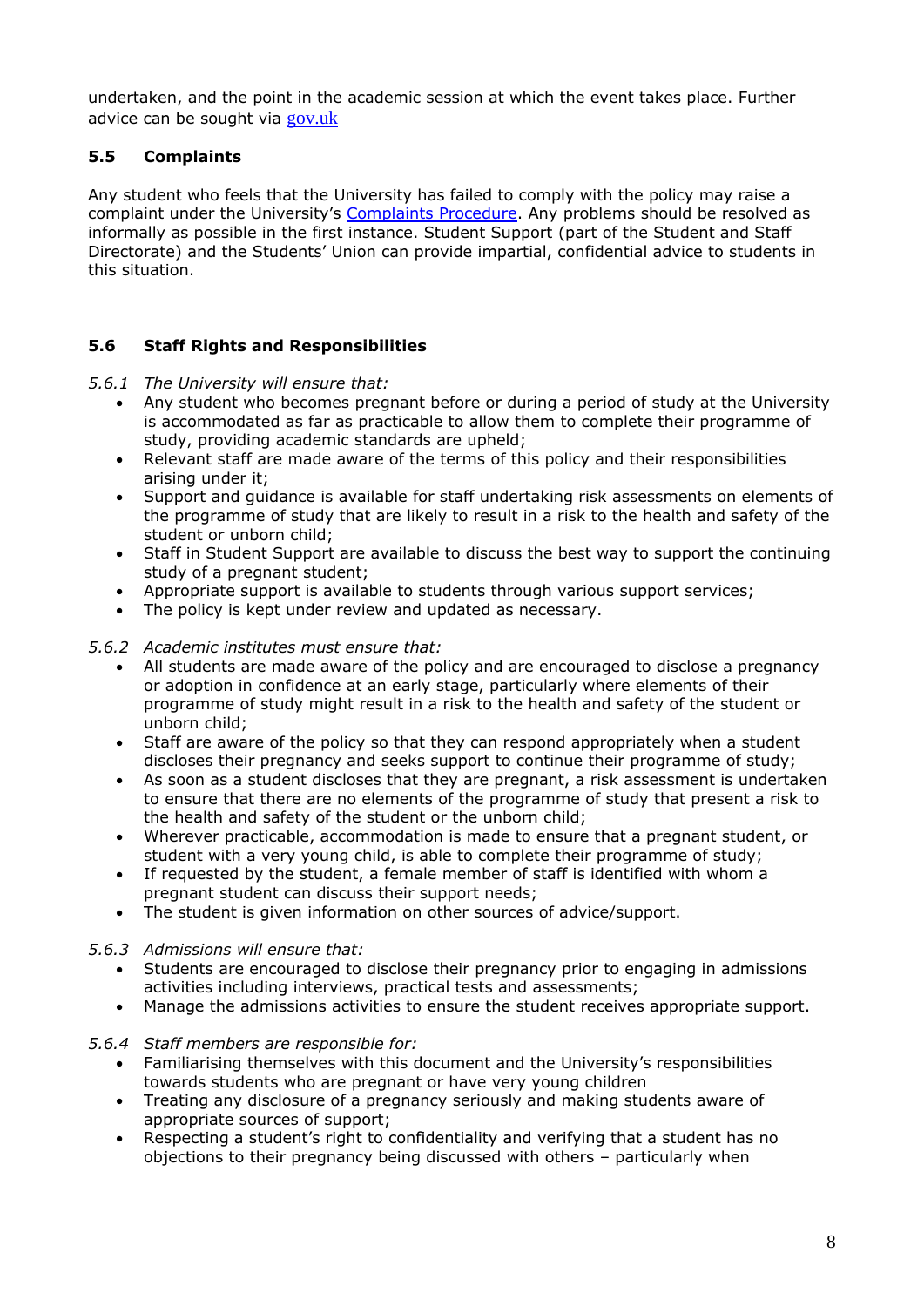information needs to be passed onto other staff members to arrange any agreed accommodations to the programme of study or adjustments to fees;

- Ensuring that accurate information is given to prospective students regarding the availability of support for students who are pregnant or have very young children;
- Seeking advice from colleagues or Student Support (including mental health and counselling support) as appropriate if they are unsure of how best to support the pregnant student.

#### **5.7 Guidance for Staff**

#### *5.7.1 Flexibility*

Staff must ensure that students covered by this policy are not treated less favourably than any other student on the basis of their circumstances. In line with the University's legal obligations, flexibility should be shown where possible to ensure continued learning is facilitated.

#### *5.7.2 Confidentiality*

Information given by students should be treated confidentially (being passed on only where necessary and with the student's consent) and with sensitivity. Staff should provide impartial advice and not attempt to influence any student's decision. Staff should refer students to specialist support services for eg counselling.

Staff must inform students that the student's PT / Programme Leader or Supervisor, the PT / Programme Leader or Supervisor will be kept informed of the situation.

Only members of staff or placement providers who need to be informed for valid reasons (such as the need to complete a Risk Assessment to ensure the health, safety and wellbeing of the mother and child) will be informed of a student's circumstances. This will be done with the student's prior knowledge (unless there is serious concern about risk to self or others

#### *5.7.3 Meeting*

When a student contacts a member of staff to discuss any circumstances covered by this policy, a response and a meeting should be arranged as soon as possible thereafter. Students can request that a Students' Union caseworker is present at any of these meetings.

#### *5.7.4 Support Measures*

The views and wishes of the student must be taken into account, rather than applying a standard set of arrangements, and all decisions taken should be based on discussion with the student. Whilst it is recognised that each request must be dealt with on an individual basis, there are a number of measures that could support the student's continuation of study. These include:

- Admissions arrangements including interviewing, assessment and testing are appropriate managed by Student and Academic Administration Service;
- Allowing time out of study (for a pre-determined amount of time) for the birth and a period of time thereafter;
- Prior to and after the birth, giving permission for periods of absence for medical appointments, and making arrangements for the student to catch up on missed classes;
- Showing a degree of flexibility regarding assignment deadlines if the student's circumstances make it difficult for them to be met;

Whilst an appropriate degree of flexibility should be exercised, care must be taken to ensure that academic standards are not compromised. A balance must be achieved between ensuring that the student is not disadvantaged, and giving undue special treatment. It is not necessary for the University to grant every request made, although every effort should be made to meet reasonable requests. Requests should not be refused solely on the basis of being too costly to implement, although this will necessarily be considered when assessing the overall 'reasonableness' of a request. If any request is refused, the reasons for the refusal should be provided in writing for the student.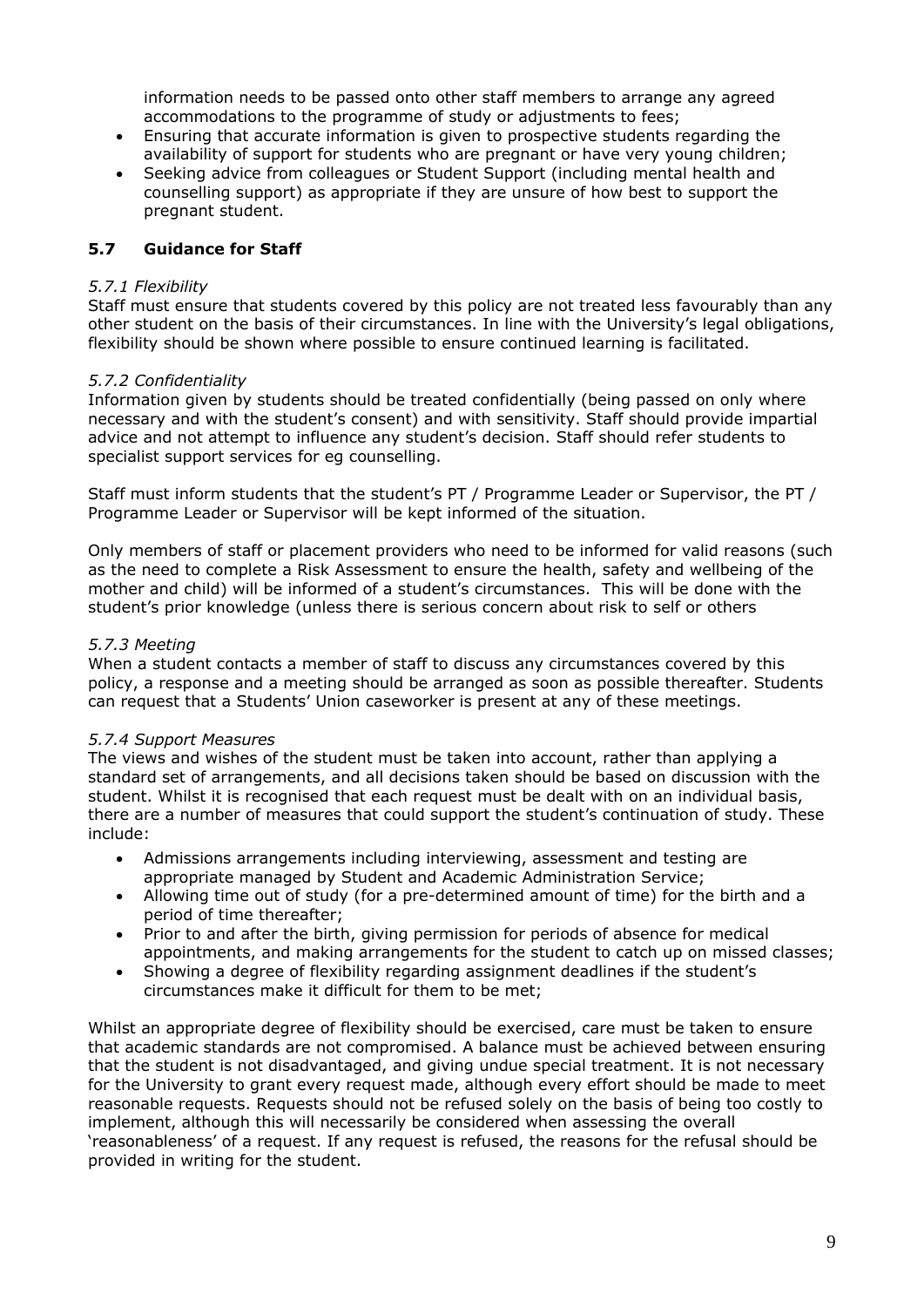Where specific arrangements are required to be put in place for a student who is already granted additional arrangements (e.g. on the grounds of disability), these should be kept separate so that it remains clear which arrangements relate to which particular circumstance. This will ensure that these arrangements are in place for the required amount of time and meet the requirements of the different pieces of legislation.

#### *5.7.5 Extenuating circumstances*

A student unable to attend an examination due to pregnancy would not normally fall within the Extenuating Circumstances process, as this would only be relevant if an unforeseeable complication (for example illness associated with the pregnancy) occurred shortly before or on the day of the exam.

A pregnant student who is unable to attend an exam would negotiate an alternative date to sit the exam with the course tutor and in instances where a student intercalates due to pregnancy the exam would be arranged for their return.

#### *5.7.6 Part-time study*

Any requests to transfer to part-time study will be considered where this is possible (although the student should bear in mind the financial implications of this course of action.(Contact moneyadvice@cumbria.ac.uk). Staff should refer the student to the useful contacts section and offer support to help the student reintegrate to their studies after any period of prolonged absence.

### **6. Equality, Diversity and Inclusion**

The University values equality and diversity and is committed to maintaining an environment where its employees, students and visitors are treated fairly and with respect at all times. It aims to ensure that its actions and working practices comply with both the spirit and intention of the Human Rights Act (1998) and the Equality Act (2010) which relates to the protected characteristics of age, disability, gender reassignment, marriage & civil partnerships, pregnancy & maternity, race, religion or belief, sex and sexual orientation.

#### **7. Records Management Statement**

The University is committed to complying with the requirements of Data Protection legislation and regulations and any personal data created as part of this policy will be processed in accordance with the University's Data Protection Act procedures. This includes ensuring that data is held securely, is not disclosed unlawfully and is destroyed when no longer needed. The University also aims to ensure that users of this policy are aware of Data Protection, Freedom of Information and Records Management issues associated with this policy.

#### **8. Risk Management Statement**

Failure to comply with this policy could lead to claims of discrimination on the grounds of pregnancy and maternity.

This policy mitigates risk(s) [*insert risk code(s) and description(s) from Risk Register*] in the University's Risk Register.

### **9. Contact Details**

For further information regarding any of the issues covered by this policy please contact: Lee McDermott, EDI Officer, [lee.mcdermott@cumbria.ac.uk](mailto:lee.mcdermott@cumbria.ac.uk)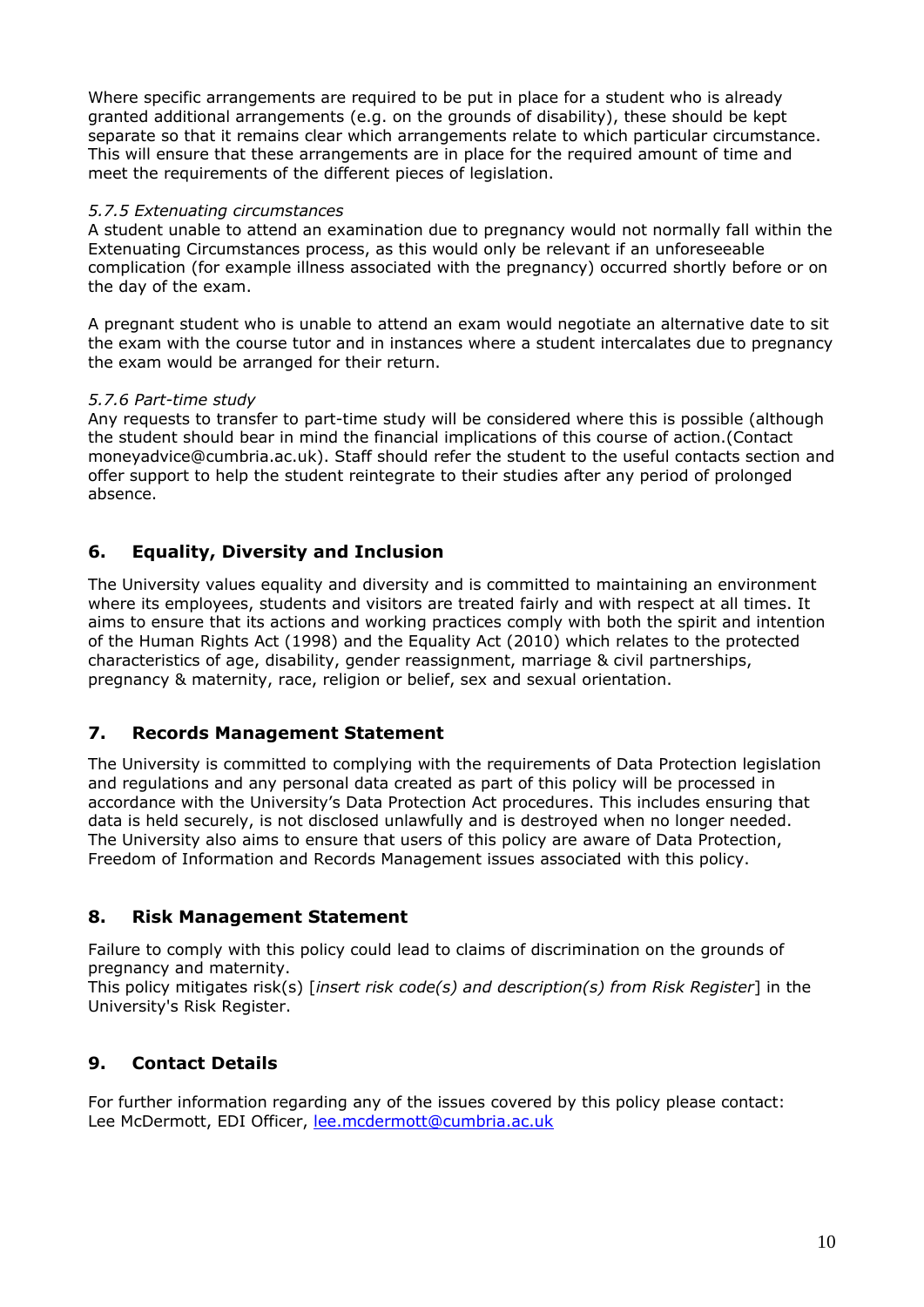### **Appendix A**

#### **Legal protection for students during pregnancy and maternity**

The Equality Act 2010 considers pregnancy and maternity to be a protected characteristic and prohibits discrimination on these grounds. Under the Act, discrimination can occur against a student because of their pregnancy or because they have given birth if:

- the student is treated unfavourably because of their pregnancy;
- within 26 weeks of the day of giving birth the student is treated unfavourably because they have given birth; this also applies in cases of miscarriage, still birth and neonatal death provided more than 24 weeks of the pregnancy has elapsed;
- the student is treated unfavourably because they are breastfeeding and the child is less than 26 weeks old; if the child is more than 26 weeks old, unfavourable treatment because of breastfeeding is likely to constitute sex discrimination.

There is no protection afforded for discrimination that occurs by being associated with someone who is pregnant or in a period of maternity, or being perceived to be pregnant or in a period of maternity. However, if a student's partner is treated unfavourably because of their pregnancy or because they have given birth, this may constitute sex discrimination.

Under the Act, it is unlawful for HEI's to discriminate against applicants and students in relation to admissions; the provision of education; access to any benefit, facility or service; and disciplinary proceedings. The protected characteristic of pregnancy and maternity is included in the public sector equality duty (PSED) of the Equality Act. The PSED requires HEI's to have due regard to the need to:

- eliminate discrimination, harassment, victimisation and any other conduct that is prohibited by or under the Act
- advance equality of opportunity between people who share a relevant protected characteristic and people who do not share it
- foster good relations between people who share a relevant protected characteristic and people who do not share it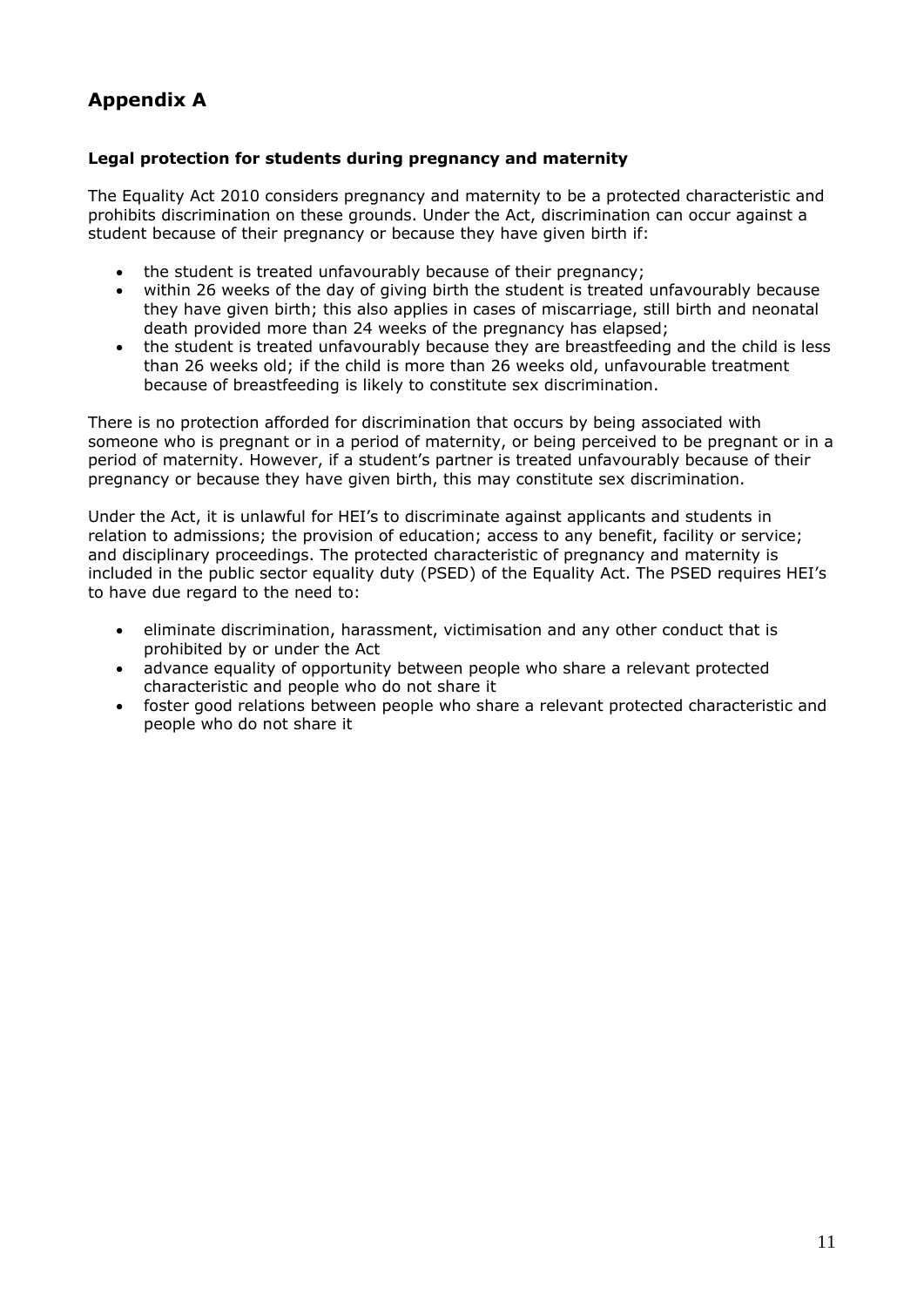### **Appendix B**

#### **Sample support form – Equality Challenge Unit**

This form aims to guide discussions with students during pregnancy and maternity. It should be completed and agreed with the student. It is not intended that the form should be completed at a first meeting as initially a student will be unable – and should not be expected – to respond to all the issues raised.

The form should be reviewed at key stages (e.g. 16 weeks pregnant, 24 weeks pregnant, and prior to return to study); or at key points of the academic year (e.g. prior to examinations and field trips). If the student's circumstances change, the plan will also need to be reviewed.

|                         | <b>Contact details</b>             |                                                                |
|-------------------------|------------------------------------|----------------------------------------------------------------|
| $\mathbf{1}$            | <b>Student's details</b>           |                                                                |
|                         | Name                               |                                                                |
|                         | Address                            |                                                                |
|                         | Telephone                          |                                                                |
|                         | <b>Email address</b>               |                                                                |
|                         | Student number                     |                                                                |
| $\overline{2}$          | <b>Emergency contact's details</b> |                                                                |
|                         | Relationship to student            |                                                                |
|                         | Telephone                          |                                                                |
| $\overline{\mathbf{3}}$ | <b>Course details</b>              |                                                                |
|                         | Course title                       |                                                                |
|                         | Department                         |                                                                |
|                         | Departmental contact               |                                                                |
|                         | Year of course                     |                                                                |
| $\overline{\mathbf{4}}$ |                                    | Details of the student's first point of contact within the HEI |
|                         | Name                               |                                                                |
|                         | Title                              |                                                                |
|                         | Location                           |                                                                |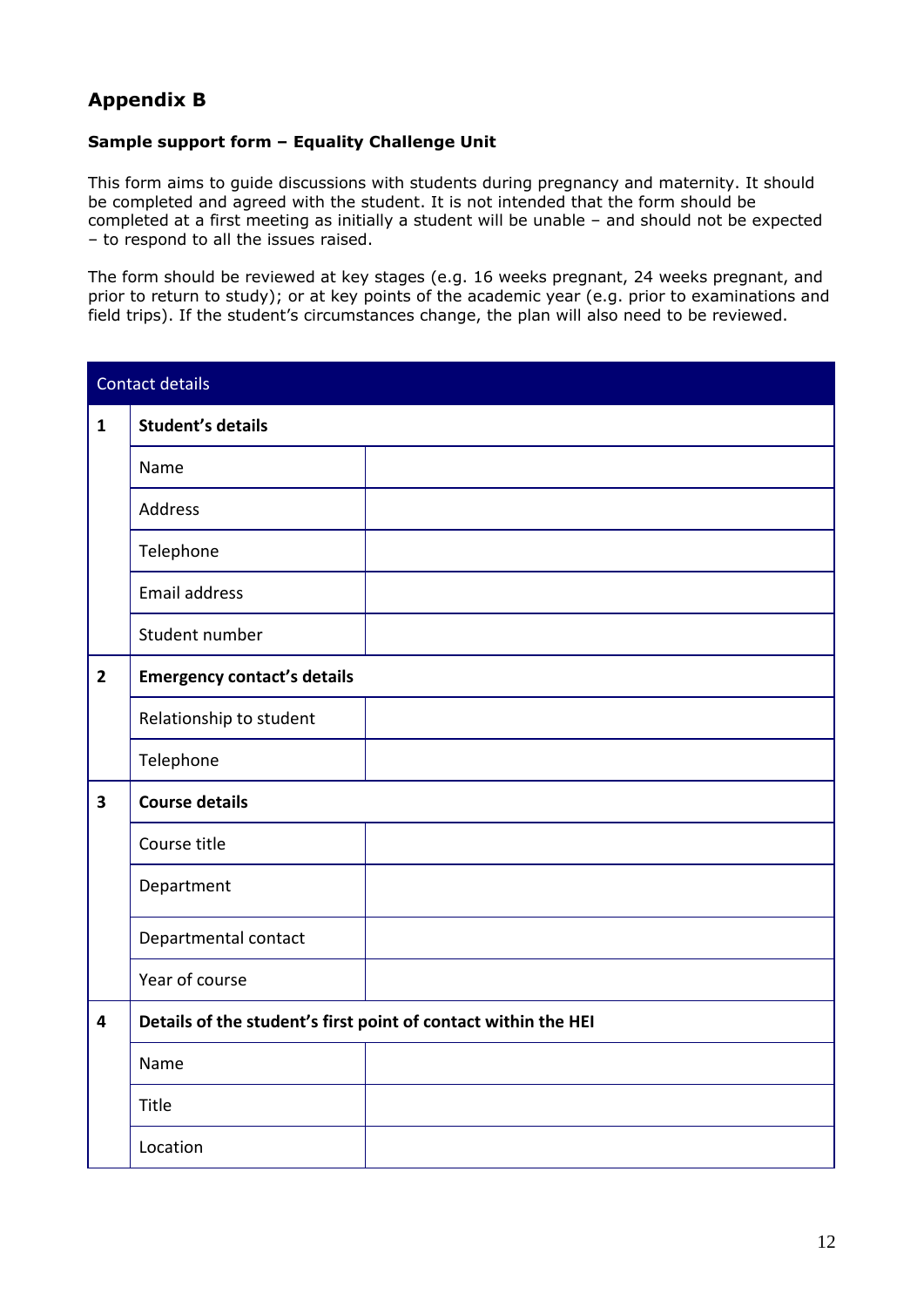|                         | Telephone                                                                          |                                                                                       |
|-------------------------|------------------------------------------------------------------------------------|---------------------------------------------------------------------------------------|
|                         | Email                                                                              |                                                                                       |
|                         | Key dates (to be reviewed and added to over the course of pregnancy and maternity) |                                                                                       |
| 5                       | What is the student's due date?                                                    |                                                                                       |
| 6                       | How many weeks pregnant was the student when<br>they notified HEI of pregnancy?    |                                                                                       |
|                         | Communication with the student                                                     |                                                                                       |
| $\overline{\mathbf{z}}$ | What is the student's preferred method of communication:                           |                                                                                       |
|                         | during pregnancy?                                                                  |                                                                                       |
|                         | during maternity-related absence?                                                  |                                                                                       |
|                         | on return to study?                                                                |                                                                                       |
|                         | Informing other staff and students                                                 |                                                                                       |
| 8                       | like them to be informed?                                                          | Who will need to be informed about the student's pregnancy and when would the student |
|                         |                                                                                    |                                                                                       |
|                         | <b>Name and title</b>                                                              | <b>Date</b>                                                                           |
|                         |                                                                                    |                                                                                       |
|                         |                                                                                    |                                                                                       |
|                         | Health and safety assessment (attach copy to this form)                            |                                                                                       |
| 9                       | Has an assessment been conducted that covers (where relevant):                     |                                                                                       |
|                         | the student's course?                                                              |                                                                                       |
|                         | course placements or study abroad?                                                 |                                                                                       |
|                         | examinations or other assessments?                                                 |                                                                                       |
|                         | field trips?                                                                       |                                                                                       |
|                         | return from maternity-related absence?                                             |                                                                                       |
|                         | breastfeeding?                                                                     |                                                                                       |
|                         | safety of baby at seminars/lectures with parent?                                   |                                                                                       |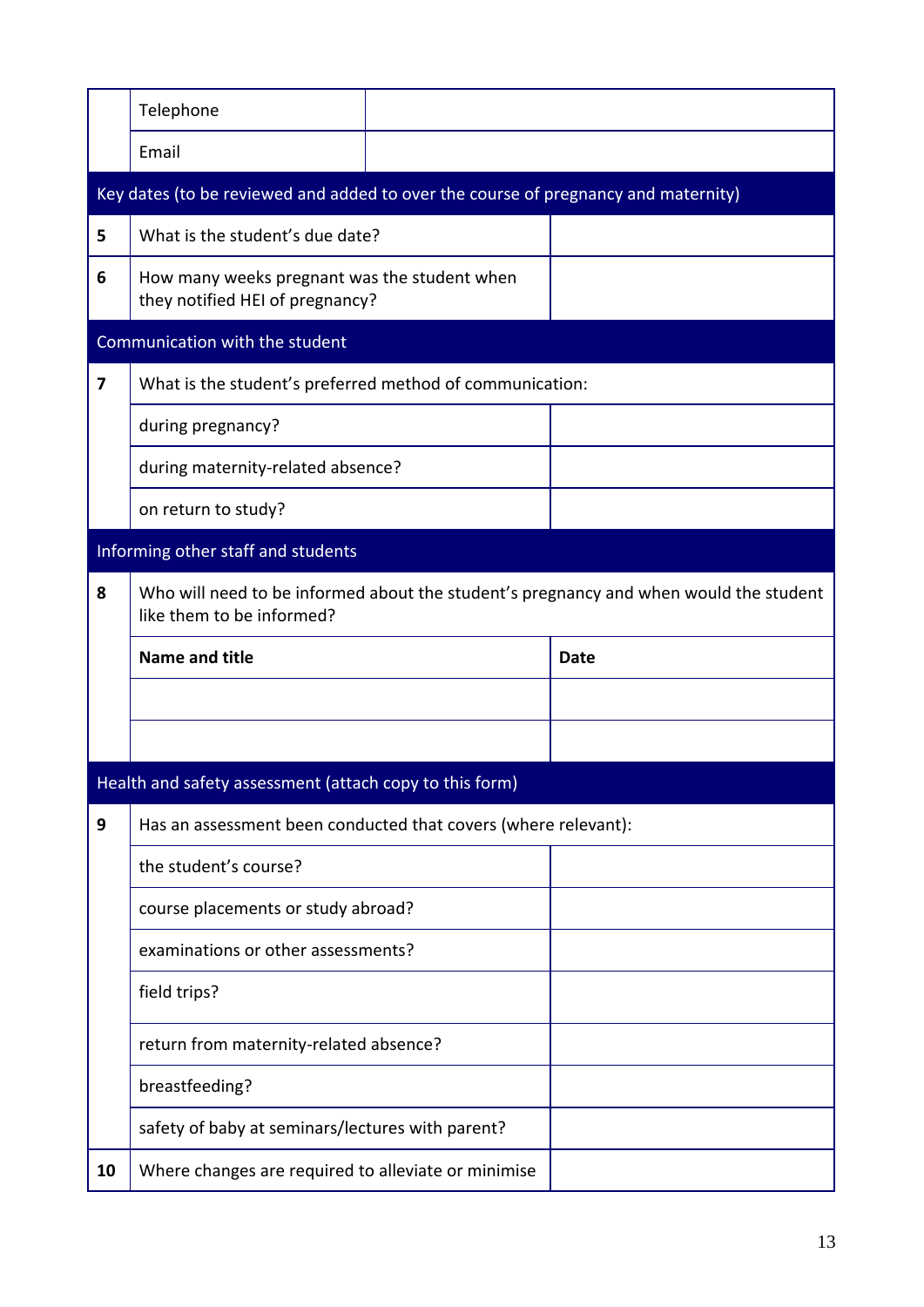|    | risks, who is responsible for ensuring they are<br>implemented?                                                            |  |
|----|----------------------------------------------------------------------------------------------------------------------------|--|
|    | <b>Rest facilities</b>                                                                                                     |  |
| 11 | Has the student been informed about rest facilities<br>on campus for use by pregnant students?                             |  |
|    | Pregnancy-related absence                                                                                                  |  |
| 12 | Will the dates or times of antenatal appointments<br>affect the student's study?                                           |  |
| 13 | Have you discussed any pregnancy-related illness<br>that has affected the student's ability to undertake<br>their course?  |  |
| 14 | If yes to either of the above questions, what<br>arrangements have been made to enable the<br>student to catch up?         |  |
|    | <b>Assessments</b>                                                                                                         |  |
| 15 | Is the student unable to complete any assessments<br>due to their pregnancy or maternity?                                  |  |
| 16 | If so, provide details:                                                                                                    |  |
| 17 | What alternative arrangements have been made for<br>any outstanding or incomplete assessments?                             |  |
|    | Maternity-related absence (students should provide information in writing at least 15 weeks<br>before their due date)      |  |
| 18 | How much maternity-related absence does the<br>student intend to take?                                                     |  |
| 19 | When does the student intend to start maternity-<br>related absence?                                                       |  |
| 20 | When does the student intend to return from<br>maternity-related absence?                                                  |  |
| 21 | Will the dates of maternity-related absence affect<br>the student's ability to complete any course module<br>requirements? |  |
| 22 | If so, what arrangements have been made to enable<br>the student to complete the module?                                   |  |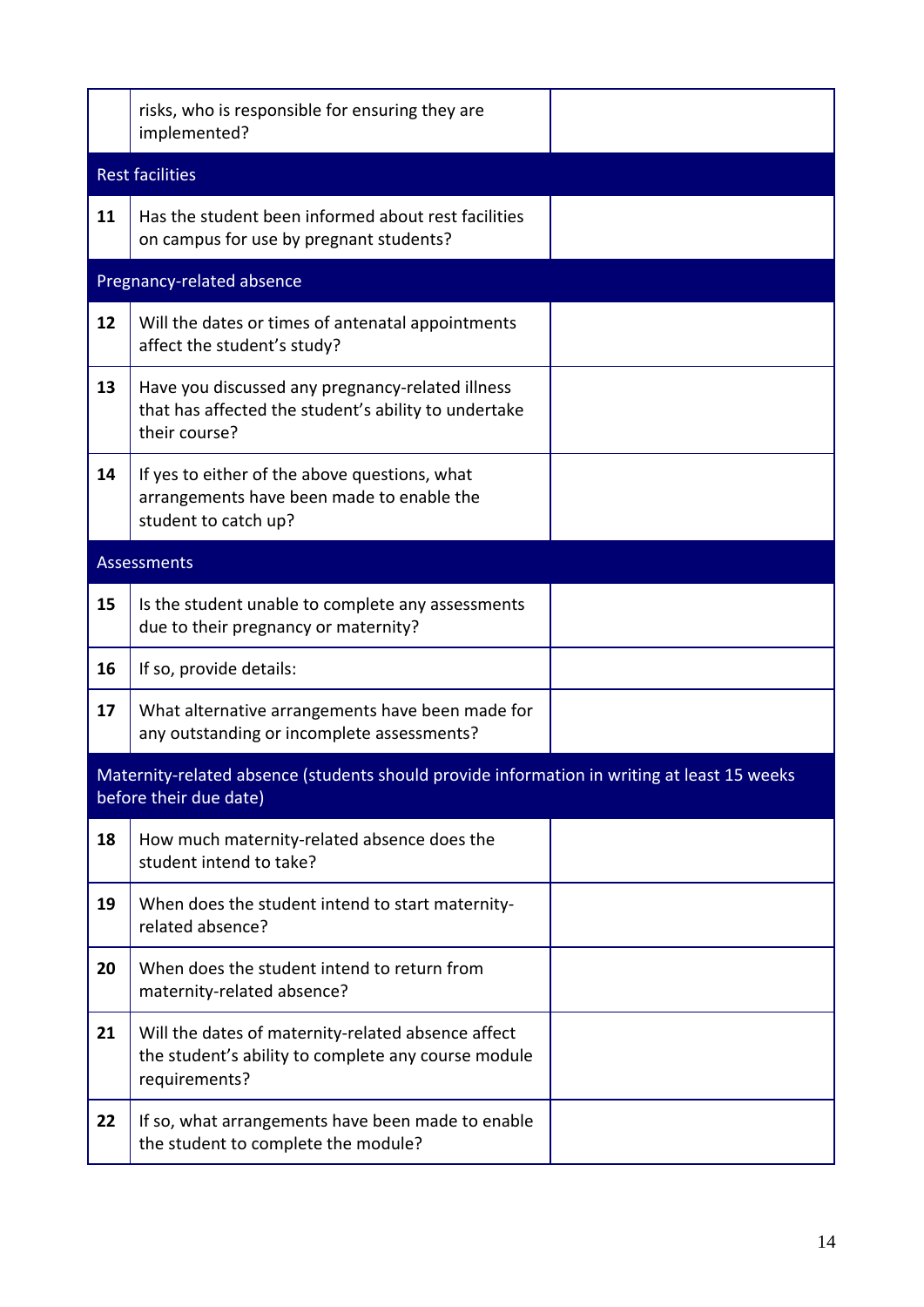| 23 | What information will the student require during<br>maternity-related absence to keep up to date on<br>course developments?         |  |
|----|-------------------------------------------------------------------------------------------------------------------------------------|--|
| 24 | Who will be responsible for providing the<br>information to the student?                                                            |  |
|    | <b>Financial support</b>                                                                                                            |  |
| 25 | Has the student been informed about sources of<br>financial support or been referred to an external<br>organisation that can do so? |  |
| 26 | Is the (UK) student aware of how any benefits they<br>receive will affect their student support<br>entitlements, and vice versa?    |  |
| 27 | Specify any follow-up required:                                                                                                     |  |
|    | <b>Baby feeding</b>                                                                                                                 |  |
| 28 | Does the student intend to feed their baby on<br>university facilities on their return to study?                                    |  |
| 29 | Does the student intend to breastfeed? If so, see<br>health and safety section above.                                               |  |
| 30 | Has the student been informed about the facilities<br>available?                                                                    |  |
|    | Childcare                                                                                                                           |  |
| 31 | Has the student been informed about childcare<br>facilities on campus or in the local community?                                    |  |
| 32 | Is the (UK) student aware that their mode of study<br>will affect their childcare funding entitlements?                             |  |
|    | International students/those on placement abroad                                                                                    |  |
| 33 | Have international students or students on placement abroad been informed about:                                                    |  |
|    | possible airline restrictions?                                                                                                      |  |
|    | the need to check visa implications of returning<br>home or extending their stay due to pregnancy and<br>maternity?                 |  |
|    | Students on placement                                                                                                               |  |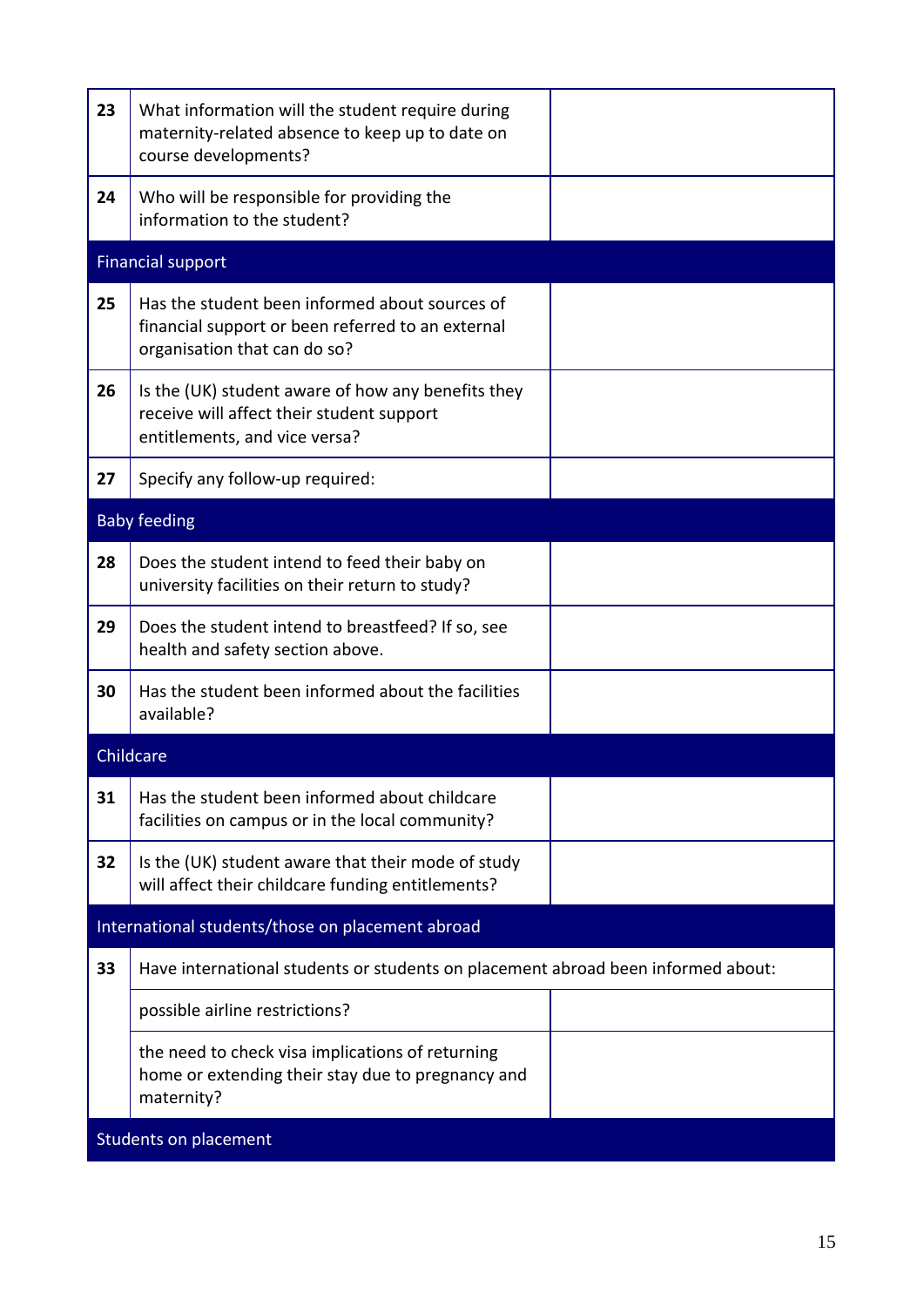| 34 | Has the placement provider been notified of the<br>student's pregnancy?                                                                                                                                                  |  |
|----|--------------------------------------------------------------------------------------------------------------------------------------------------------------------------------------------------------------------------|--|
| 35 | Has the placement provider conducted a health and<br>safety assessment?                                                                                                                                                  |  |
| 36 | Is the placement provider aware of the HEI's policy<br>on supporting students during pregnancy and<br>maternity?                                                                                                         |  |
| 37 | Will the student be able to complete their<br>placement?                                                                                                                                                                 |  |
| 38 | If not, what alternative arrangements will be made?                                                                                                                                                                      |  |
| 39 | Who is responsible for liaising with the placement<br>provider?                                                                                                                                                          |  |
|    | <b>Extenuating circumstances</b>                                                                                                                                                                                         |  |
| 40 | Has student been told about the HEI's extenuating<br>circumstances policy in event that an unforeseen<br>complication has occurred during their pregnancy or<br>maternity which affects examinations and<br>assessments? |  |
|    | Accommodation                                                                                                                                                                                                            |  |
| 41 | Does the student intend to move accommodation?                                                                                                                                                                           |  |
| 42 | Has the student received advice on alternative<br>accommodation and terminating existing<br>accommodation contracts?                                                                                                     |  |
| 43 | At what point does the student want to move to<br>alternative accommodation?                                                                                                                                             |  |
| 44 | Will the student require university accommodation?                                                                                                                                                                       |  |
|    | Please note alternate provision may need to be<br>sought to meet the needs of the student and the<br>child                                                                                                               |  |
|    | Return to study                                                                                                                                                                                                          |  |
| 45 | What support will be provided to the student on<br>their return to study? (eg meetings with key staff,<br>put in contact with other student parents, etc)                                                                |  |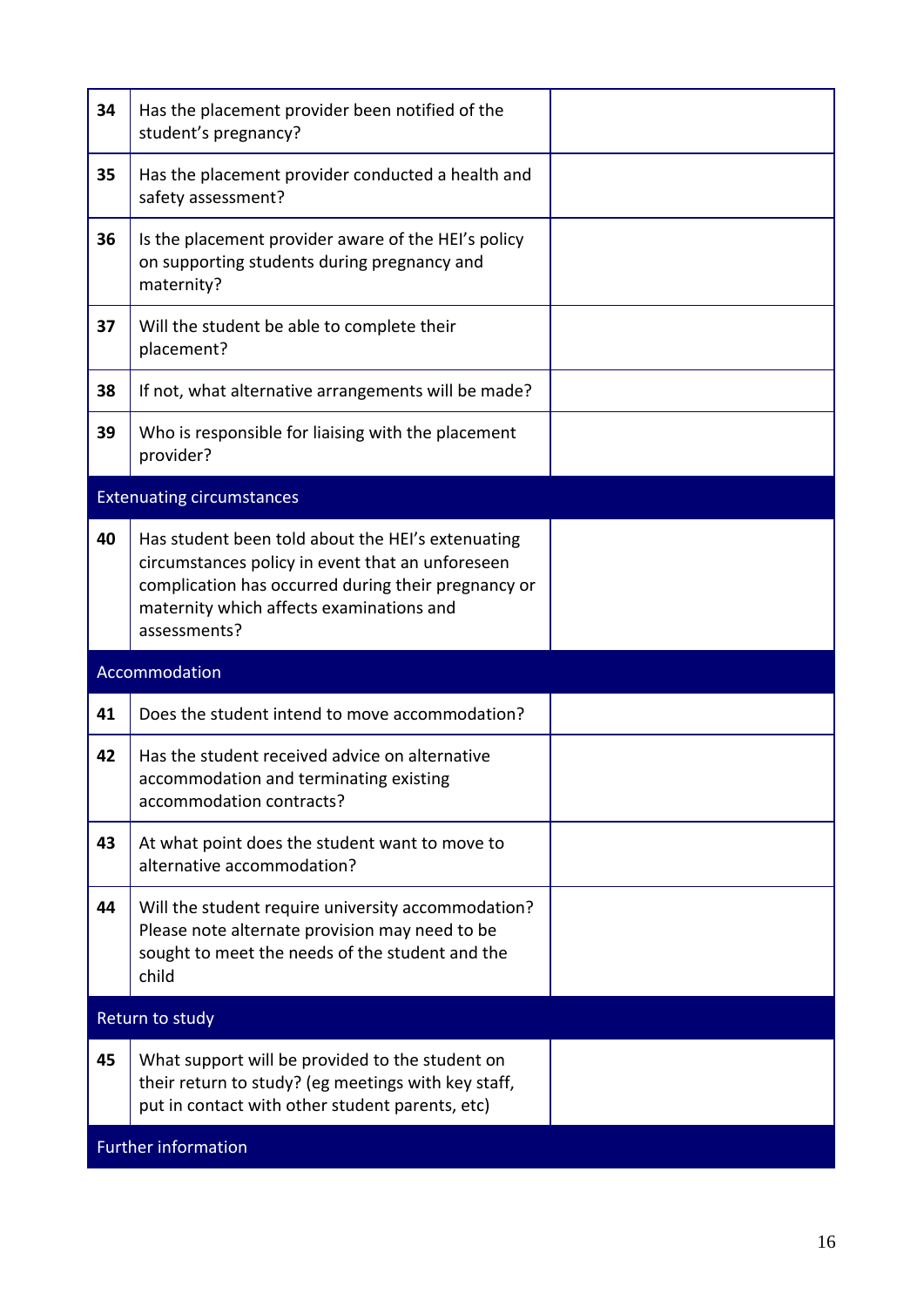| 46   | Any other information or comments |  |  |  |
|------|-----------------------------------|--|--|--|
|      | <b>Signatures</b>                 |  |  |  |
|      | Plan to be reviewed on            |  |  |  |
|      | <b>Agreed by staff member</b>     |  |  |  |
| Name |                                   |  |  |  |
|      | Title                             |  |  |  |
|      | Signature                         |  |  |  |
|      | Date                              |  |  |  |
|      | <b>Agreed by student</b>          |  |  |  |
| Name |                                   |  |  |  |
|      | Signature                         |  |  |  |
| Date |                                   |  |  |  |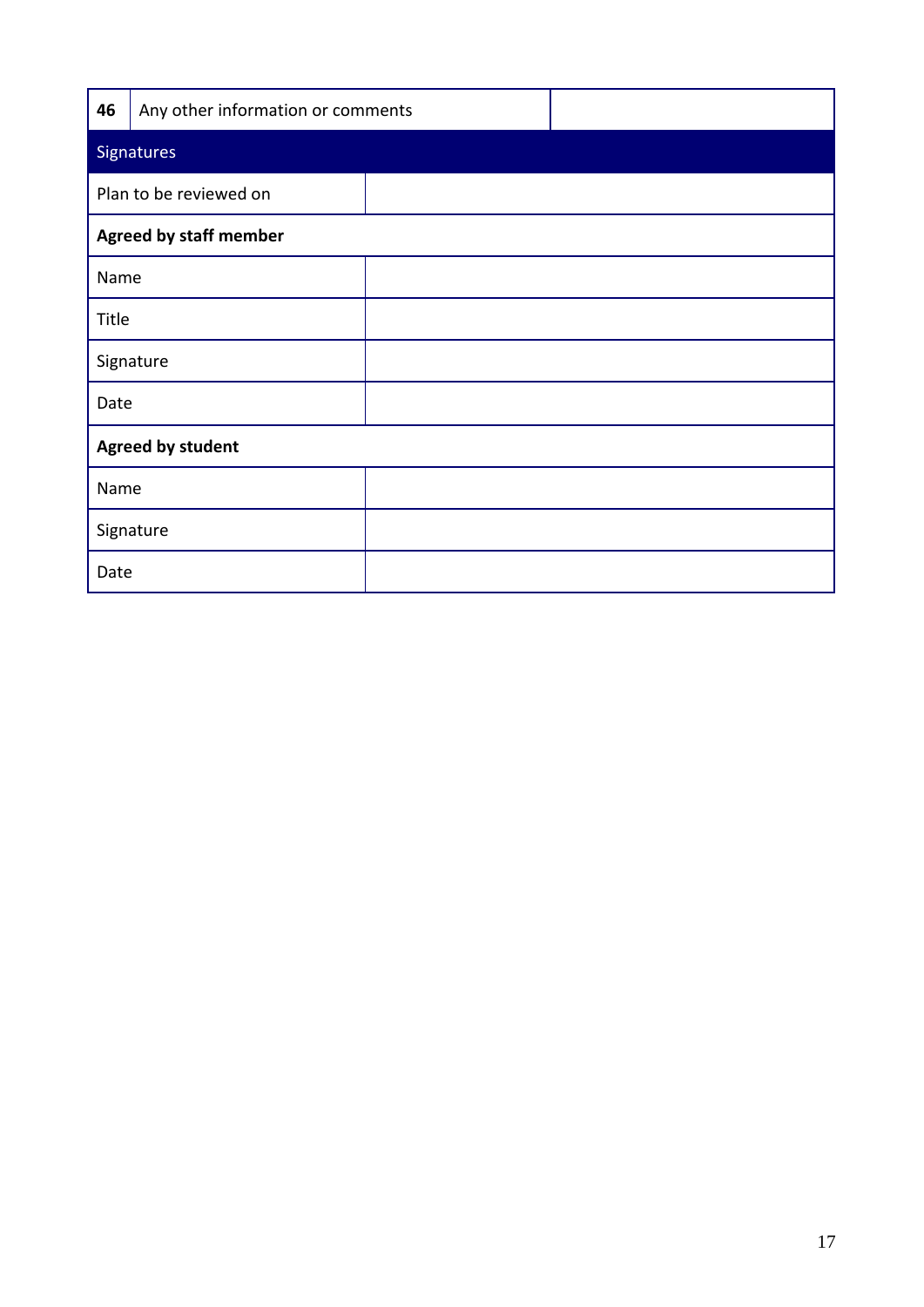### **Appendix C RISK ASSESSMENT FORM**

#### **Advice for Pregnant Students**

This advice is intended to complement any other advice you may have received.

#### **General Advice**

- Follow any advice you have been given by your doctor or midwife.
- Avoid lifting and carrying heavy loads
- Avoid standing or sitting for long periods of time don't be afraid to leave a lecture half way through if you feel uncomfortable
- Avoid exposure to infectious diseases
- Avoid exposure to lead
- Be aware of stress if you are feeling stressed from the pressures of university work be sure to mention this to your tutor / health worker
- If you spend a lot of time using computers:
	- $\circ$  ensure that you maintain good posture make sure that your chair is good quality, in good condition and that you can adjust the height of the seat and the lumbar support
	- $\circ$  avoid using computers for extended periods without a break (take at least 10 minutes break for every hour worked).
- Avoid exposure to radioactive material
- Do not smoke
- Avoid passive smoking
- Avoid alcohol
- Avoid working for long periods without a break
- Avoid excessively noisy areas

#### **Placement Advice**

When you go on placement, your employer will need to do a full pregnancy risk assessment to ensure the health and safety of you and your baby. In order for them to do this, you must inform them of your pregnancy, in writing. They will then be obliged to carry out the risk assessment. If you do not inform them, they are not required to take any action and may ask you to take part in activities which could place you or your baby at risk.

Once the risk assessment has been completed the risk assessor will identify any actions that need to be taken in order to keep you and your baby safe. These actions may include:

- Temporarily adjusting your working hours or conditions
- Offering you suitable alternative work
- Suspending you from work for as long as is necessary to protect the health and safety of yourself and your baby.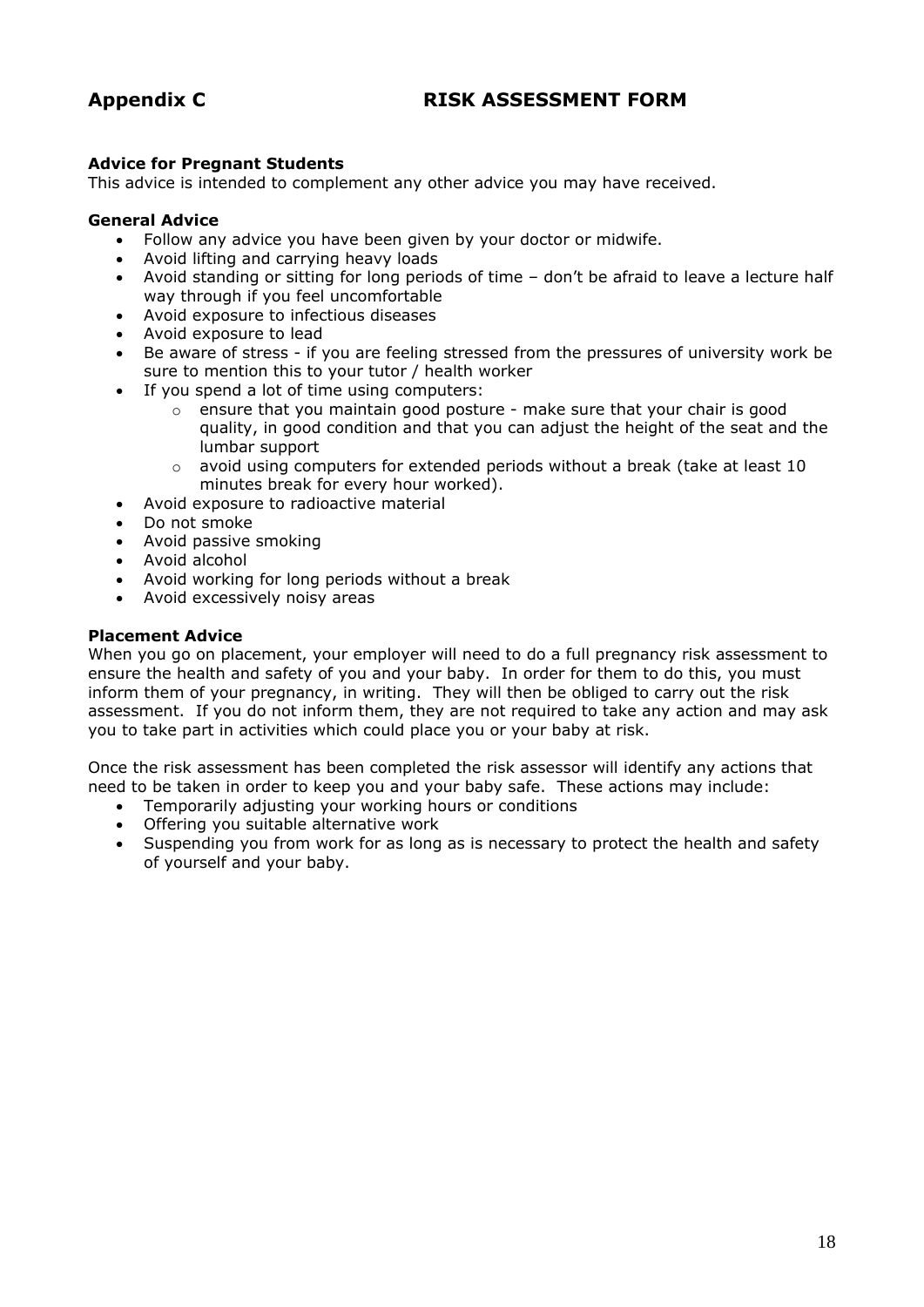## **RISK ASSESSMENT FORM**

| <b>Risk Assessment For</b>   |                                                                             | <b>Assessment Undertaken By</b> |                                  | <b>Assessment Review</b>                        |                       |
|------------------------------|-----------------------------------------------------------------------------|---------------------------------|----------------------------------|-------------------------------------------------|-----------------------|
| Academic department:         |                                                                             | Name:                           |                                  | Name:                                           |                       |
|                              |                                                                             |                                 |                                  |                                                 |                       |
| <b>Location of Activity:</b> |                                                                             | Date:                           |                                  | Date:                                           |                       |
|                              | University Campuses and Practical Session                                   |                                 |                                  |                                                 |                       |
| Locations                    |                                                                             |                                 |                                  |                                                 |                       |
| <b>Activity:</b>             | Pregnant student engaged in normal aspects of                               | Signed:                         |                                  | <b>Next Review Date (on or before)</b>          |                       |
|                              | academic study, practicals and field activities                             |                                 |                                  |                                                 |                       |
| <b>Significant</b>           | List existing controls, or refer to safety procedures etc.                  |                                 |                                  | For risks, which are not adequately             | level of              |
| hazards                      |                                                                             |                                 | action needed.                   | controlled, (i.e. as low as possible) list the  | risk: high<br>med low |
| Computers,                   | Workstation provides adjustment to allow for increase in abdominal size     |                                 |                                  | Pregnant student to inform member of staff of   | Low                   |
| screens,                     |                                                                             |                                 |                                  | discomfort or need for change in posture        |                       |
| desk and<br>study            | Advice available on suitable posture to prevent musculoskeletal<br>problems |                                 | required                         |                                                 |                       |
| environments                 |                                                                             |                                 |                                  | Staff to ensure suitable breaks in teaching or  |                       |
|                              | Ensure long periods of sitting are avoided by engaging in other activity    |                                 |                                  | activities to allow pregnant student to change  |                       |
|                              | (Risk of DVT)                                                               |                                 | position or alleviate discomfort |                                                 |                       |
| Slips, trips                 | If student experience mobility difficulties in later stages of pregnancy    |                                 |                                  | Due to physical and hormonal changes,           | Low                   |
| and falls                    | they are to make use of ramps, handrails and lifts accordingly              |                                 | increased potential risk         |                                                 |                       |
|                              | In later stages of pregnancy exemption from physically demanding and        |                                 |                                  | Detail of likely terrain and levels of physical |                       |
|                              | outdoor activities should be afforded the student, with alternative study   |                                 |                                  | exertion (practical / field activity) to be     |                       |
|                              | or engagement permitted                                                     |                                 |                                  | discussed with student with their current       |                       |
|                              |                                                                             |                                 | condition being considered       |                                                 |                       |
| Lifting and                  | Minimising of need for carrying or lifting weights to be a consideration    |                                 |                                  | Pregnant student to keep staff and informed     | Low                   |
| carrying;<br>manual          | for taught sessions                                                         |                                 | of any need for assistance       |                                                 |                       |
| handling                     | In later stages of pregnancy no lifting or carrying is to be expected as    |                                 |                                  | Pregnant student to ensure does not attempt     |                       |
|                              | part of taught sessions                                                     |                                 |                                  | to be self-reliant past own or advised          |                       |
|                              |                                                                             |                                 | limitations                      |                                                 |                       |
|                              | Staff and students to assist in carrying students personal baggage in       |                                 |                                  |                                                 |                       |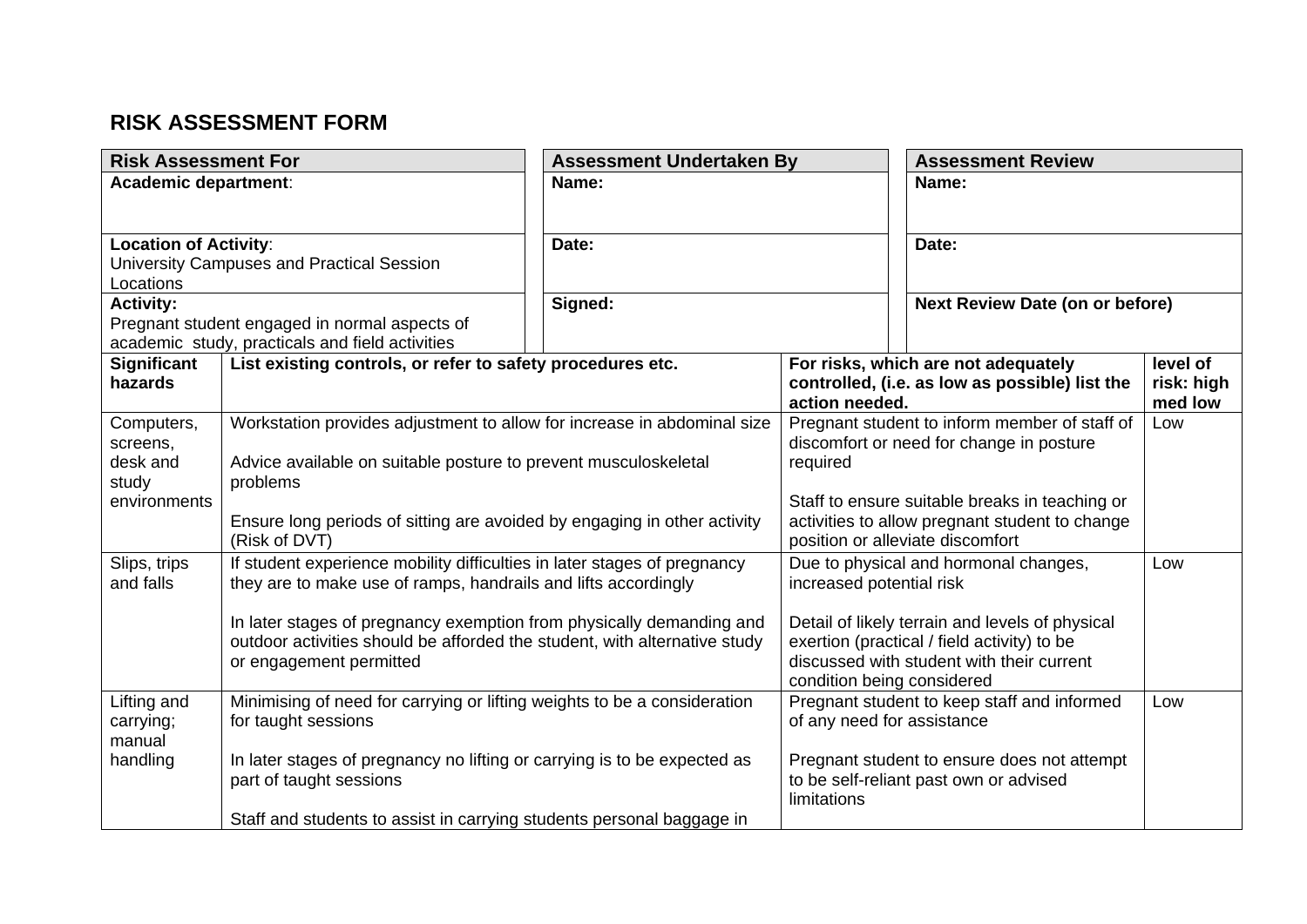|                                                                         | later stages of pregnancy or as requested by student                                                                                                                                                                                                                                                                                                                            |                                                                                                                                                                                                                                                                                                                     |                             |
|-------------------------------------------------------------------------|---------------------------------------------------------------------------------------------------------------------------------------------------------------------------------------------------------------------------------------------------------------------------------------------------------------------------------------------------------------------------------|---------------------------------------------------------------------------------------------------------------------------------------------------------------------------------------------------------------------------------------------------------------------------------------------------------------------|-----------------------------|
| Posture and<br>movement;<br>welfare and<br>fatigue                      | Ensure adequate toilet facilities provision to prevent infection and<br>kidney disease<br>Where standing and walking are required for any duration provide<br>breaks and seating to rest, physical capability is reduced during<br>pregnancy<br>Activities which require dexterity, agility, coordination, speed, reach and<br>balance – this can increase the risk of accident | On trips regular breaks will have to be<br>scheduled, consider increased pressure and<br>capacity of bladder as pregnancy progresses<br>Consider provision of a quiet area where the<br>student may rest, student to be allowed<br>access to tutorial rooms if available<br>Workstation adjustments, as appropriate | Low                         |
| Lone working                                                            | Pregnant women are more likely to need urgent medical attention                                                                                                                                                                                                                                                                                                                 | May be necessary to review and revise<br>student access to communications,<br>supervision and emergency procedures.                                                                                                                                                                                                 | Med                         |
| <b>Stress</b>                                                           | Due to physiological, physical and hormonal changes, student can be<br>more susceptible to stress<br>Staff are to ensure no undue stress is caused with regards study,<br>deadlines or collaborative work                                                                                                                                                                       | Extensions / extenuating circumstances may<br>need to be provided or applied for with a view<br>to attendance and assignments, with the<br>main consideration being to alleviate stress                                                                                                                             | Low                         |
| lonising<br>radiation                                                   | Significant exposure can harm the foetus. This could be either through<br>external exposure or by breathing in radioactive contamination.                                                                                                                                                                                                                                       | Studies should be designed to keep the<br>exposure below the limit for pregnant women                                                                                                                                                                                                                               | High for<br>radiograp<br>hy |
| Electro<br>magnetic<br>fields / waves                                   | Over-exposure to radio-frequency radiation could cause harm by<br>raising body temperature                                                                                                                                                                                                                                                                                      | May occur in some Science roles                                                                                                                                                                                                                                                                                     | Med                         |
| Infection /<br>disease<br>(toxoplasmos<br>salmonella,<br>E. Coli, etc.) | Student should avoid coming into contact with animal faeces, and<br>should not pick up dog faeces or clean out litter trays<br>Student must avoid contact with lambs or sheep at lambing time<br>Student must observe good hygiene practices and be encouraged to<br>regularly and thoroughly wash their hands with soap and water<br>especially before eating or drinking      | Seek expert advice when interacting with<br>domestic or wild animals                                                                                                                                                                                                                                                |                             |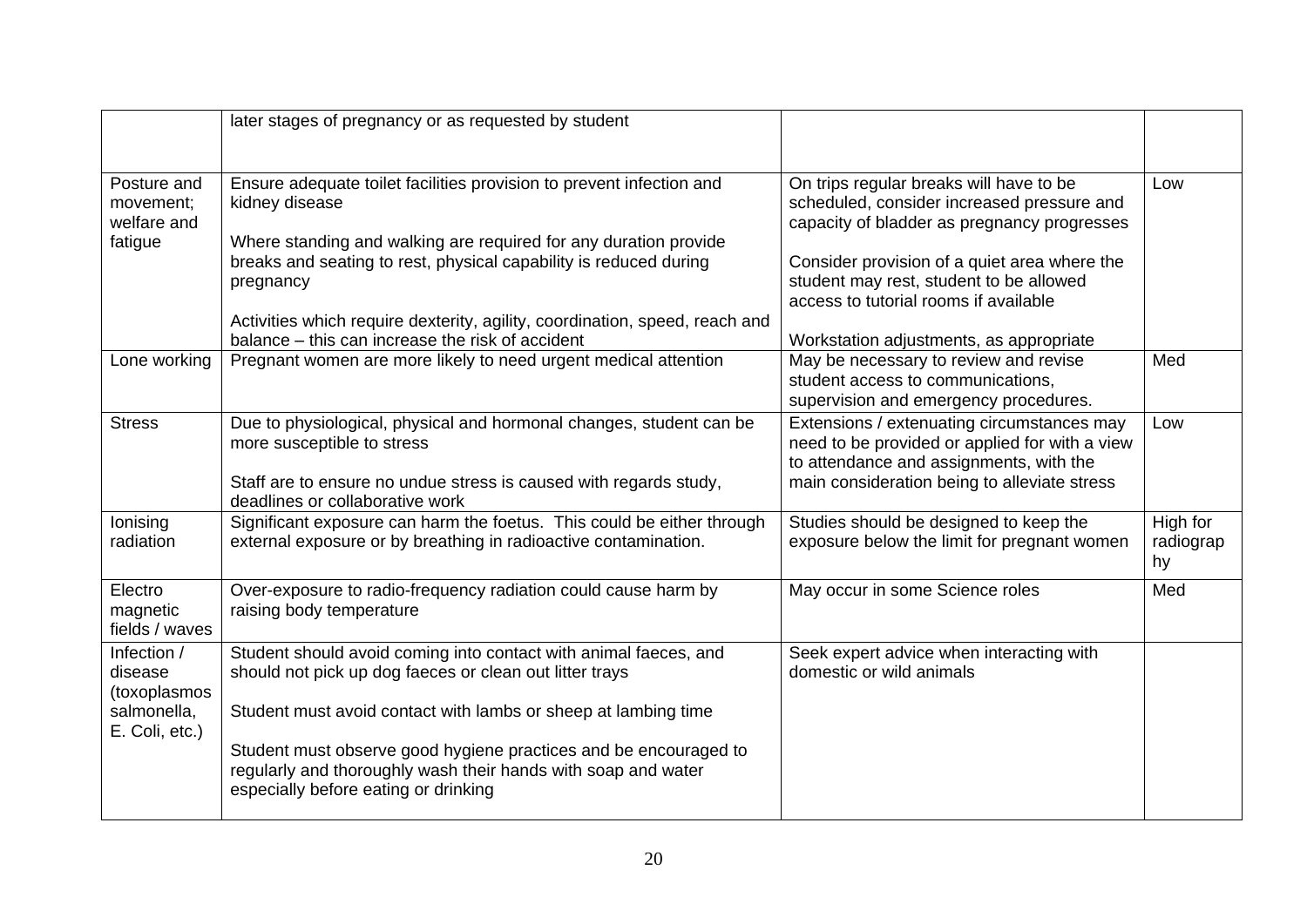|                                                                                                             | Personal Protective Equipment (gloves, face mask, lab coat) must be<br>worn as required to reduce the risk of contamination                                                                                                                                                                                                                                                                                              |                                                                                                                                              |                                                               |
|-------------------------------------------------------------------------------------------------------------|--------------------------------------------------------------------------------------------------------------------------------------------------------------------------------------------------------------------------------------------------------------------------------------------------------------------------------------------------------------------------------------------------------------------------|----------------------------------------------------------------------------------------------------------------------------------------------|---------------------------------------------------------------|
| Biological<br>agent hazard<br>group 2, 3, 4                                                                 | Many agents within the three risk groups can affect the unborn child if<br>the mother is infected during pregnancy, e.g. hepatitis B, HIV, herpes,<br>TB, Syphilis, Chlamydia, cytomegal, cytomegalovirus, chicken pox,<br>typhoid                                                                                                                                                                                       | Control measures must be considered<br>(especially in Science or Health courses)                                                             | Med                                                           |
| <b>Substances</b><br>labelled<br>R40, R45,<br>R46, R47;<br>mercury and<br>mercury<br>derivatives            | These substances may cause risk to health to you and/ or the unborn<br>or breastfed child, depending on how they are used<br>When undertaking laboratory work or using dark rooms, harmful<br>chemicals must not be handled<br>Pharmaceuticals such as cytotoxic drugs must be avoided                                                                                                                                   | Protection will be given against expose to<br>lead and asbestos                                                                              | Med for<br>courses<br>which are<br>exposed<br>to<br>chemicals |
| Chemical<br>agents<br>dangerous /<br>absorbed<br>through the<br>skin (such as<br>pesticides) or<br>breathed | Risk will depend on the way in which the substance is being used, as<br>well as its hazardous properties<br>Absorption through the skin can result from localised contamination -<br>e.g. splashes on the skin or clothing, or in certain cases from exposure<br>to high atmospheric concentrations of vapour<br>Air born agent such as carbon monoxide, dry cleaning agents and<br>gluteraldehyde and anaesthetic gases | Avoid using areas on campus where<br>chemicals may be used by Facilities<br>Management Service or within Outdoor<br>Studies, farming courses | Med                                                           |
| Lead and<br>lead<br>derivatives                                                                             | The nervous system of young children is particularly sensitive to the<br>toxic effects of lead, and you should avoid this kind of exposure<br>Lead may affect students who work with paints and glazes (e.g. in Art<br>courses) as well as with chemicals                                                                                                                                                                | Academic department of ABS (Art courses)<br>may be of particular risk and local advice<br>should be sought                                   | Med for<br>Art<br>courses                                     |
| Temperature<br>/ Humidity                                                                                   | Staff to ensure temperature and humidity to be suitably controlled<br>where possible<br>Staff to advise on suitable clothing / equipment if working outside<br>Breastfeeding can be impaired by heat dehydration                                                                                                                                                                                                         | In outdoor environments staff to monitor<br>conditions and amend activity if required<br>Ensure drinking water available or carried          | Low                                                           |
| Travel                                                                                                      | For long journeys schedule regular breaks (see welfare and fatigue)                                                                                                                                                                                                                                                                                                                                                      | Student should not sit in front of vehicle if not<br>wearing a seat belt                                                                     | Med                                                           |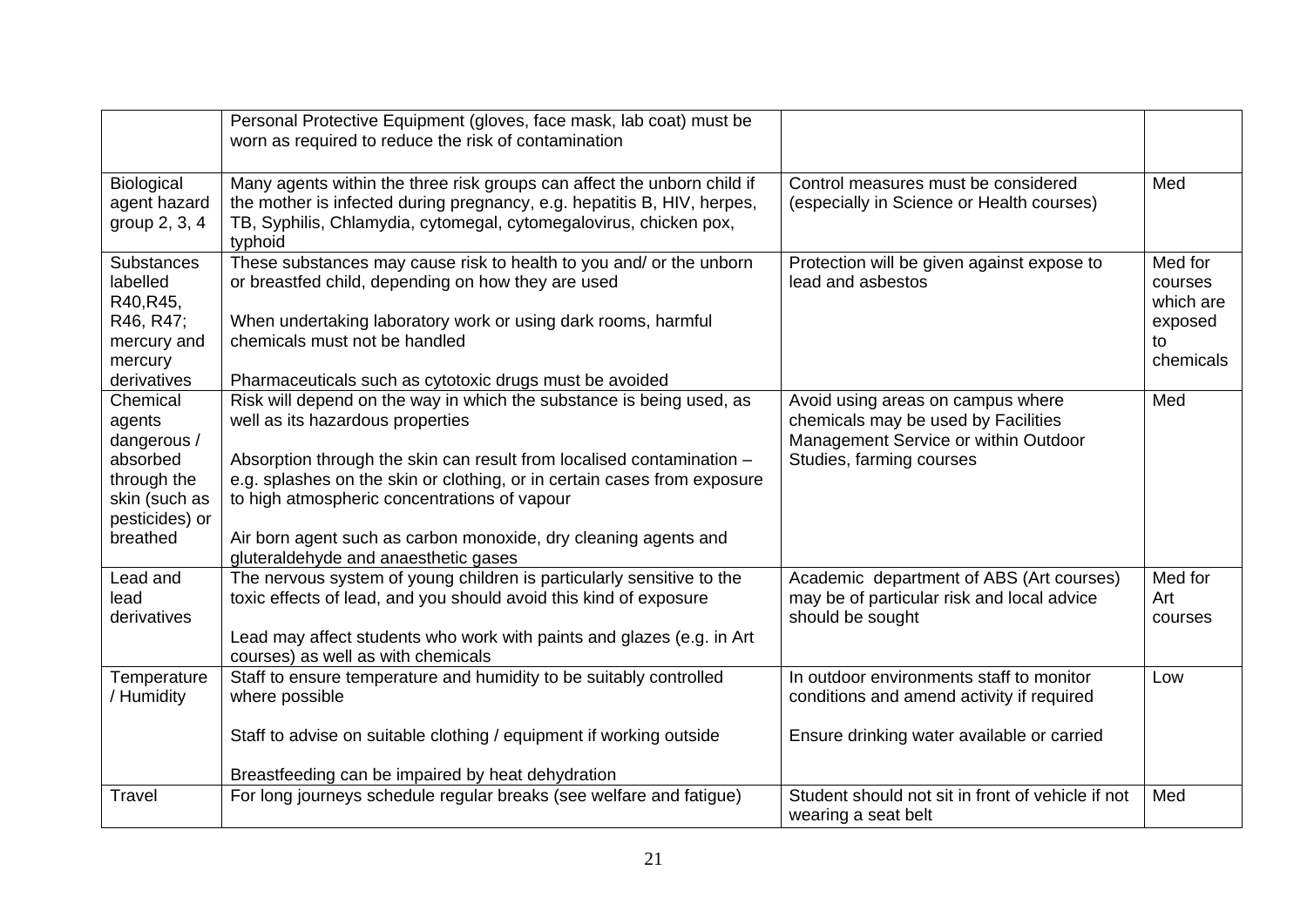|                                     | When advised by a doctor student may be excused wearing a seat belt<br>in a vehicle                                                                                                                                                                                                                                                                                                                                                                                                                                                                                                                                                                                                                                                                                                                            | Exemption from wearing a seat belt should be<br>proven by signed doctors letter          |      |
|-------------------------------------|----------------------------------------------------------------------------------------------------------------------------------------------------------------------------------------------------------------------------------------------------------------------------------------------------------------------------------------------------------------------------------------------------------------------------------------------------------------------------------------------------------------------------------------------------------------------------------------------------------------------------------------------------------------------------------------------------------------------------------------------------------------------------------------------------------------|------------------------------------------------------------------------------------------|------|
| Heights<br>(Climbing)               | The wearing of a sit harness is prohibited, use of a full body harness<br>that does not cover the abdomen may be considered                                                                                                                                                                                                                                                                                                                                                                                                                                                                                                                                                                                                                                                                                    | Pregnant student to keep staff informed of<br>condition and whether happy to participate | Low  |
|                                     | Coordination and balance can be effected use of activities like high<br>ropes should be avoided in later stages of pregnancy                                                                                                                                                                                                                                                                                                                                                                                                                                                                                                                                                                                                                                                                                   | Participation should not be a requirement of<br>study with alternatives offered          |      |
|                                     | Suspension in a harness is prohibited other than for lowering off                                                                                                                                                                                                                                                                                                                                                                                                                                                                                                                                                                                                                                                                                                                                              |                                                                                          |      |
| Water                               | As abdominal size increases kayaking will be prohibited due to                                                                                                                                                                                                                                                                                                                                                                                                                                                                                                                                                                                                                                                                                                                                                 | Pregnant student to keep staff informed of                                               | Low  |
| (Canoe /<br>kayak /                 | difficulties in exiting the boat                                                                                                                                                                                                                                                                                                                                                                                                                                                                                                                                                                                                                                                                                                                                                                               | condition and whether happy to participate                                               |      |
| sailing)                            | Restrictive (tight) clothing such as wetsuits could cause discomfort                                                                                                                                                                                                                                                                                                                                                                                                                                                                                                                                                                                                                                                                                                                                           | Participation should not be a requirement of<br>study with alternatives offered          |      |
| Cycling                             | Mountain biking and the associated risk of falling must be considered<br>prohibited from the outset of pregnancy                                                                                                                                                                                                                                                                                                                                                                                                                                                                                                                                                                                                                                                                                               |                                                                                          | High |
| Caving                              | See Heights<br>See Water                                                                                                                                                                                                                                                                                                                                                                                                                                                                                                                                                                                                                                                                                                                                                                                       |                                                                                          | Low  |
|                                     | Caution needs to be taken with confined spaces especially with regards<br>restricted movement, there is a need to be able to move without<br>remaining in one position for too long                                                                                                                                                                                                                                                                                                                                                                                                                                                                                                                                                                                                                            |                                                                                          |      |
|                                     | As pregnancy progresses caving will have to be prohibited                                                                                                                                                                                                                                                                                                                                                                                                                                                                                                                                                                                                                                                                                                                                                      |                                                                                          |      |
| Walking<br>(Outdoor<br>environment) | See welfare /<br>See temperature / humidity See trips and falls<br>fatigue                                                                                                                                                                                                                                                                                                                                                                                                                                                                                                                                                                                                                                                                                                                                     | Consider use of walking poles to improve<br>stability on uneven ground                   | Low  |
|                                     | Student to use caution and consider limiting distances covered                                                                                                                                                                                                                                                                                                                                                                                                                                                                                                                                                                                                                                                                                                                                                 | Keep staff informed of assistance needed                                                 |      |
|                                     | Note: The risks documented above cover most situations that a student might encounter, however no risk assessment can be completely<br>exhaustive. It is expected that the pregnant student will at all times put their and the baby's welfare first. To enable staff to better assist and tailor<br>activities accordingly there is a requirement for the pregnant student to keep members of staff aware of any concerns or issues that may arise. No<br>student should be penalised as a result of non-participation in a course requirement (i.e. assessment or practical undertaking) due to pregnancy.<br>Alternatives should be offered where practical or under extenuating circumstances alternate dates should be considered. Additional support and<br>advice is available via Occupational Health. |                                                                                          |      |